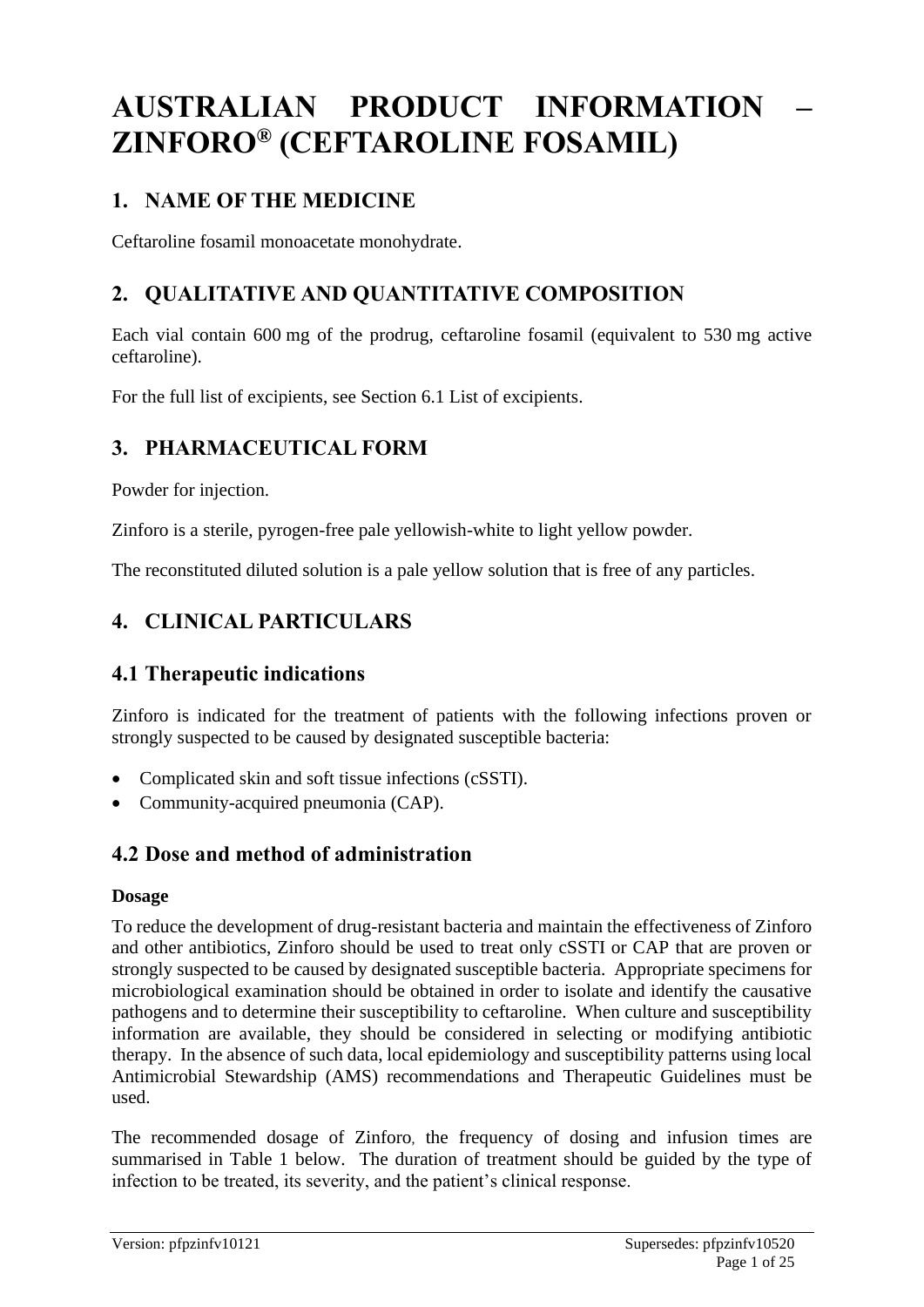| <b>Infection/Duratio</b><br>n of treatment                                                      | Age group                                                                                                                   | <b>Dosage</b>                                                                                 | <b>Infusion</b><br>time/Frequency        |  |
|-------------------------------------------------------------------------------------------------|-----------------------------------------------------------------------------------------------------------------------------|-----------------------------------------------------------------------------------------------|------------------------------------------|--|
| <b>Standard Dose</b>                                                                            |                                                                                                                             |                                                                                               |                                          |  |
| cSSTI <sup>a</sup> /Duration of<br>treatment is $5 - 14$<br>days                                | Adults and adolescents<br>aged from $12$ to $< 18$ years<br>with bodyweight $\geq$ 33 kg                                    | $600$ mg                                                                                      | $5 - 60$ min every 12 hours <sup>b</sup> |  |
|                                                                                                 | Adolescents aged from<br>12 years to $<$ 18 years<br>bodyweight $<$ 33 kg and<br>children $\geq$ 2 years to<br>$<$ 12 years | 12 mg/kg to a<br>maximum of<br>$400$ mg                                                       | $5 - 60$ mins every 8 hours <sup>b</sup> |  |
|                                                                                                 | $\geq$ 2 months to < 2 years                                                                                                | $8 \text{ mg/kg}$                                                                             |                                          |  |
|                                                                                                 | Birth to $<$ 2 months                                                                                                       | $6 \frac{\text{mg}}{\text{kg}}$                                                               | 60 mins every 8 hours <sup>b</sup>       |  |
| CAP/Duration of<br>treatment is $5 - 7$<br>days                                                 | Adults and adolescents<br>aged from $12$ to $< 18$ years<br>with bodyweight $\geq$ 33 kg                                    | $600$ mg                                                                                      | $5 - 60$ min every 12 hours <sup>b</sup> |  |
|                                                                                                 | Adolescents aged from<br>12 years to $<$ 18 years<br>bodyweight $<$ 33 kg and<br>children $\geq$ 2 years to<br>$<$ 12 years | $5 - 60$ mins every 8 hours <sup>b</sup><br>$12 \text{ mg/kg}$ to a<br>maximum of<br>$400$ mg |                                          |  |
|                                                                                                 | $\geq$ 2 months to < 2 years                                                                                                | 8 mg/kg                                                                                       |                                          |  |
|                                                                                                 | Birth to $<$ 2 months                                                                                                       | $6 \frac{\text{mg}}{\text{kg}}$                                                               | 60 mins every 8 hours <sup>b</sup>       |  |
| <b>High Dose</b>                                                                                |                                                                                                                             |                                                                                               |                                          |  |
| cSSTI confirmed or                                                                              | <b>Adults</b>                                                                                                               | 600 mg                                                                                        | 120 mins every 8 hours.                  |  |
| suspected to be<br>caused by S. aureus<br>with $MIC = 2 mg/L$                                   | Adolescents and children<br>aged from $\geq 2$ years to < 18<br>VPA1                                                        | 12 mg/kg to a<br>maximum of<br>600 mg                                                         |                                          |  |
| or $4 \text{ mg/L}^{a, c.}$ to<br>ceftaroline.<br>Duration of<br>treatment is $5 - 14$<br>days. | $\geq$ 2 months to < 2 years                                                                                                | $10 \frac{\text{mg}}{\text{kg}}$                                                              |                                          |  |

**Table 1: Dosage in patients with creatinine clearance (CrCL) >50 mL/min)\***

\* Calculated using the Cockcroft-Gault formula for adults and Schwartz formula (in  $mL/min/1.73 m<sup>2</sup>$ ) for paediatric patients.

a: For treatment of *S. aureus* for which the ceftaroline MIC is  $\leq 1$  mg/L, the standard dose is recommended. b: The 5 minute infusion time and neonatal recommendations are based on pharmacokinetic and pharmacodynamic analyses only. See sections 4.4 Special warnings and precautions for use and 5.1 Pharmacodynamic properties, Clinical trials.

c. High dose recommendations are based on pharmacokinetic and pharmacodynamic analyses only. See Sections 4.4 Special warnings and precautions for use, cSSTI caused by *S. aureus* with an MIC > 1 mg/L to ceftaroline and 5.1 Pharmacodynamic properties, Clinical trials.

## **Method of administration**

Intravenous (IV) infusion.

Standard aseptic techniques should be used for solution preparation and administration.

Zinforo powder should be reconstituted with 20 mL of sterile water for injections and the resulting reconstituted solution must then be immediately diluted prior to use. The resulting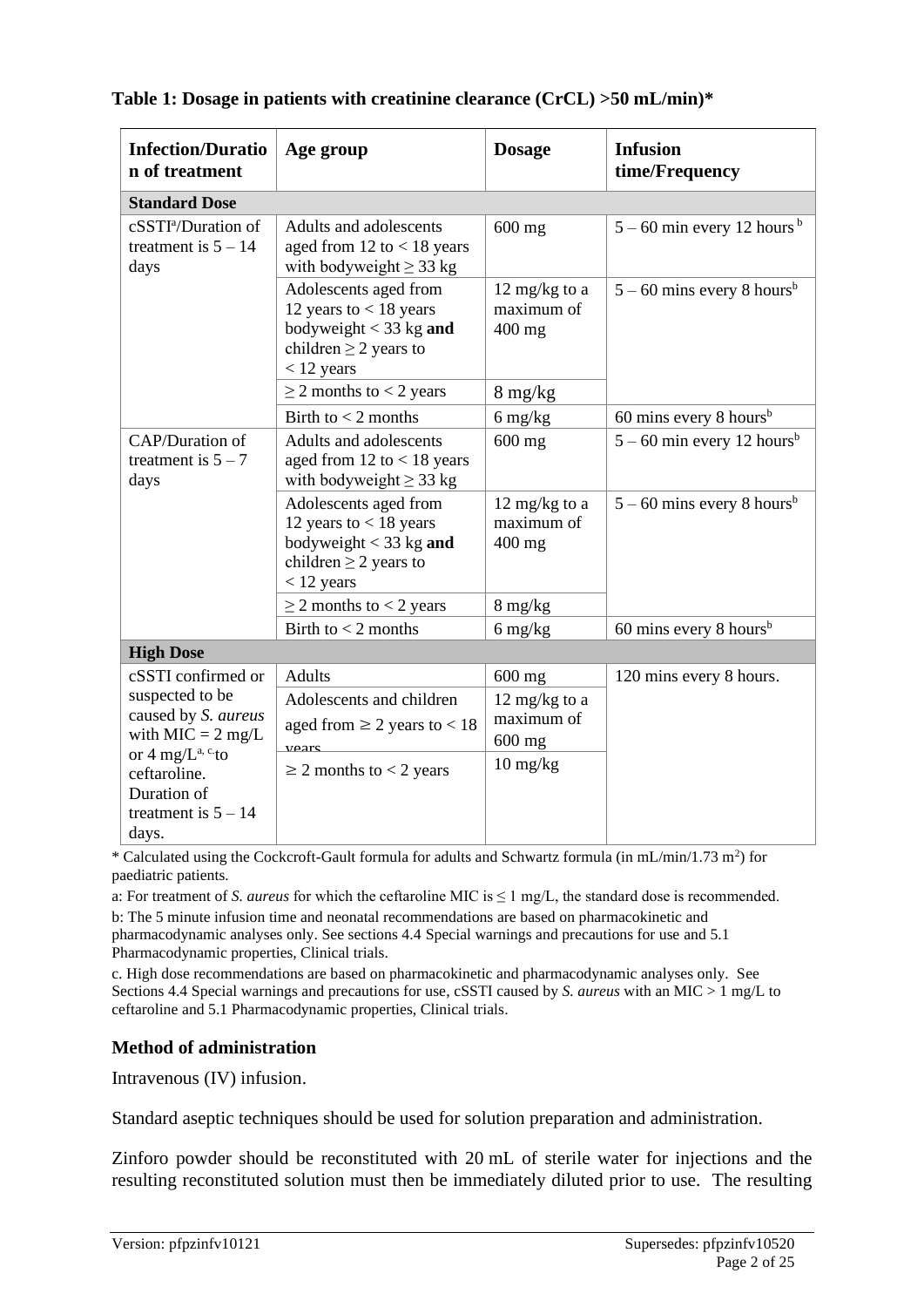reconstituted solution should be shaken prior to being transferred to an infusion bag or bottle containing one of the following diluents:

- sodium chloride 9 mg/mL (0.9%) solution for injection
- dextrose 50 mg/mL  $(5\%)$  solution for injection
- sodium chloride 4.5 mg/mL and dextrose 25 mg/mL (0.45% sodium chloride and 2.5% dextrose) solution for injection
- Lactated Ringer's solution.

### **It must not be mixed with any other medications.**

A 250 mL, 100 mL or 50 mL infusion bag can be used to prepare the infusion.

The total time interval between starting reconstitution and completing preparation of the IV infusion should not exceed 30 minutes.

One mL of the reconstituted solution contains 30 mg of ceftaroline fosamil.

Infusion volumes for children/adolescents will vary according to the weight of the child/adolescent. The infusion solution concentration during preparation and administration should not exceed 12 mg/mL ceftaroline fosamil.

Each Zinforo vial is for single use in one patient only.

### *Stability after reconstitution and dilution*

#### **After reconstitution**

The reconstituted vial must be diluted immediately prior to use.

## **After dilution**

To reduce microbial hazard, the Zinforo IV infusion solution should be administered as soon as practicable after preparation. If storage is necessary, hold at 2 to 8°C (Refrigerate. Do not freeze) for not more than 24 hours or not more than 6 hours at room temperature (including infusion time). The chemical and physical in-use stability has been demonstrated for up to 24 hours at 2 to  $8^{\circ}$ C and up to 6 hours at room temperature.

If not used immediately, in-use storage times and conditions prior to use are the responsibility of the user.

#### **Dosage adjustment**

## **Renal impairment**

The dose should be adjusted when creatinine clearance (CrCL) is  $\leq 50$  mL/min (see Section 4.4) Special warnings and precautions for use and Section 5.2 Pharmacokinetics properties, Renal impairment), as shown in Table 2. The recommended durations of treatment are the same as those shown in Table 1.

Dose recommendations for children and adolescents are based on PK modelling.

For end stage renal disease (ESRD), there is insufficient information to recommend dosage adjustments in adolescents aged from 12 to <18 years with bodyweight <33 kg and in children aged from 24 months to 12 years. There is insufficient information to recommend dosage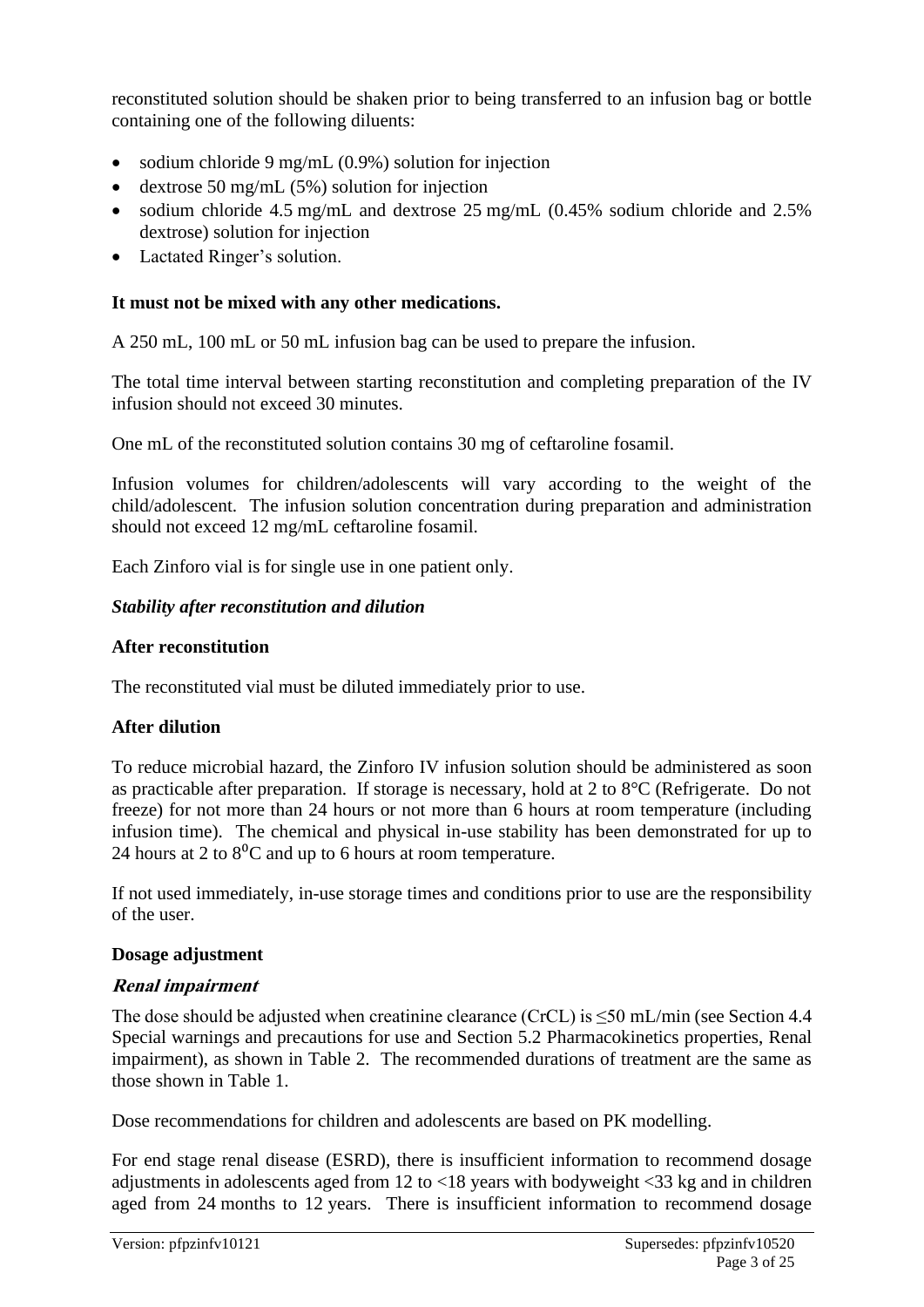adjustments in children aged from 2 to <24 months with moderate or severe renal impairment or ESRD.

| Infection/<br><b>Duration of</b><br>treatment          | Age group                                                                                   | <b>Creatinine</b><br>clearance<br>(mL/min) <sup>a</sup>               | <b>Dose</b>                                                     | <b>Infusion</b><br>time/Frequen<br><b>cy</b>  |  |
|--------------------------------------------------------|---------------------------------------------------------------------------------------------|-----------------------------------------------------------------------|-----------------------------------------------------------------|-----------------------------------------------|--|
| <b>Standard dose</b>                                   |                                                                                             |                                                                       |                                                                 |                                               |  |
| cSSTI/Duration<br>of treatment is 5<br>to 14 days      | Adults and adolescents<br>aged from $12$ to $< 18$<br>years with bodyweight<br>$\geq$ 33 kg | $>30$ to $\leq 50$<br>$\geq$ 15 to $\leq$ 30<br><b>ESRD</b> including | $400$ mg<br>$300$ mg<br>$200$ mg                                | $5 - 60$ mins,<br>every 12 hours <sup>c</sup> |  |
| <b>CAP/Duration of</b><br>treatment is 5 to 7<br>days. | Adolescents aged 12 to<br>$<$ 18 years with<br>bodyweight $\langle 33 \text{ kg} \rangle$   | haemodialysis <sup>b</sup><br>$>30$ to $\leq 50$                      | 8 mg/kg to a<br>maximum of<br>$300$ mg                          | $5 - 60$ mins,<br>every 8 hours <sup>c</sup>  |  |
|                                                        | and children $\geq$ 2 years<br>to $<$ 12 years)                                             | $>15$ to $\leq 30$                                                    | 6 mg/kg to a<br>maximum of<br>200 mg                            |                                               |  |
| <b>High Dose</b>                                       |                                                                                             |                                                                       |                                                                 |                                               |  |
| cSSTI confirmed                                        | <b>Adults</b>                                                                               | $>30$ to $\leq 50$                                                    | $400$ mg                                                        | 120 mins every                                |  |
| or suspected to be<br>caused by S.                     |                                                                                             | $\geq$ 15 to $\leq$ 30                                                | $300$ mg                                                        | 8 hours                                       |  |
| <i>aureus</i> with<br>$MIC = 2$ or                     |                                                                                             | <b>ESRD</b> including<br>haemodialysis <sup>b</sup>                   | $200$ mg                                                        |                                               |  |
| $4 \text{ mg/L}$ to<br>ceftaroline.<br>Duration of     | Adolescents and<br>children from aged $\geq$ 2<br>years to $<$ 18 years                     | $>30$ to $\leq 50$                                                    | $10 \frac{\text{mg}}{\text{kg}}$ to<br>a maximum<br>of $400$ mg |                                               |  |
| treatment is $5 -$<br>$14 \text{ days}^d$              |                                                                                             | $\geq$ 15 to $\leq$ 30                                                | 8 mg/kg to a<br>maximum of<br>300 mg                            |                                               |  |

Table 2: Dosage in patients with renal impairment  $(CrCl \leq 50$  mL/min)

a: Calculated using the Cockcroft-Gault formula and Schwartz formula for paediatric patients (in

mL/min/1.73 m<sup>2</sup>). Dose is based on CrCL. CrCL should be closely monitored and the dose adjusted according to changing renal function.

b: Ceftaroline is haemodialysable, thus Zinforo should be administered after haemodialysis on haemodialysis days.

c: The 5 minute infusion time and neonatal recommendations are based on pharmacokinetic and pharmacodynamic analyses only. See sections 4.4 Special warnings and precautions for use and 5.1 Pharmacodynamic properties, Clinical trials.

d:The high dose recommendations are based on pharmacokinetic and pharmacodynamic analyses only. See Sections 4.4 Special warnings and precautions for use, cSSTI caused by *S. aureus* with an MIC > 1 mg/L to ceftaroline and 5.1 Pharmacodynamic properties, Clinical trials.

## **Hepatic impairment**

No dosage adjustment is considered necessary in patients with hepatic impairment (see Section 4.4 Special warnings and precautions for use and Section 5.2 Pharmacokinetics properties, Renal impairment).

## **Elderly (> 65 years old)**

No dosage adjustment is required for the elderly with CrCL values above 50 mL/min (see Section 5.2 Pharmacokinetics properties, Elderly (>65 years old)).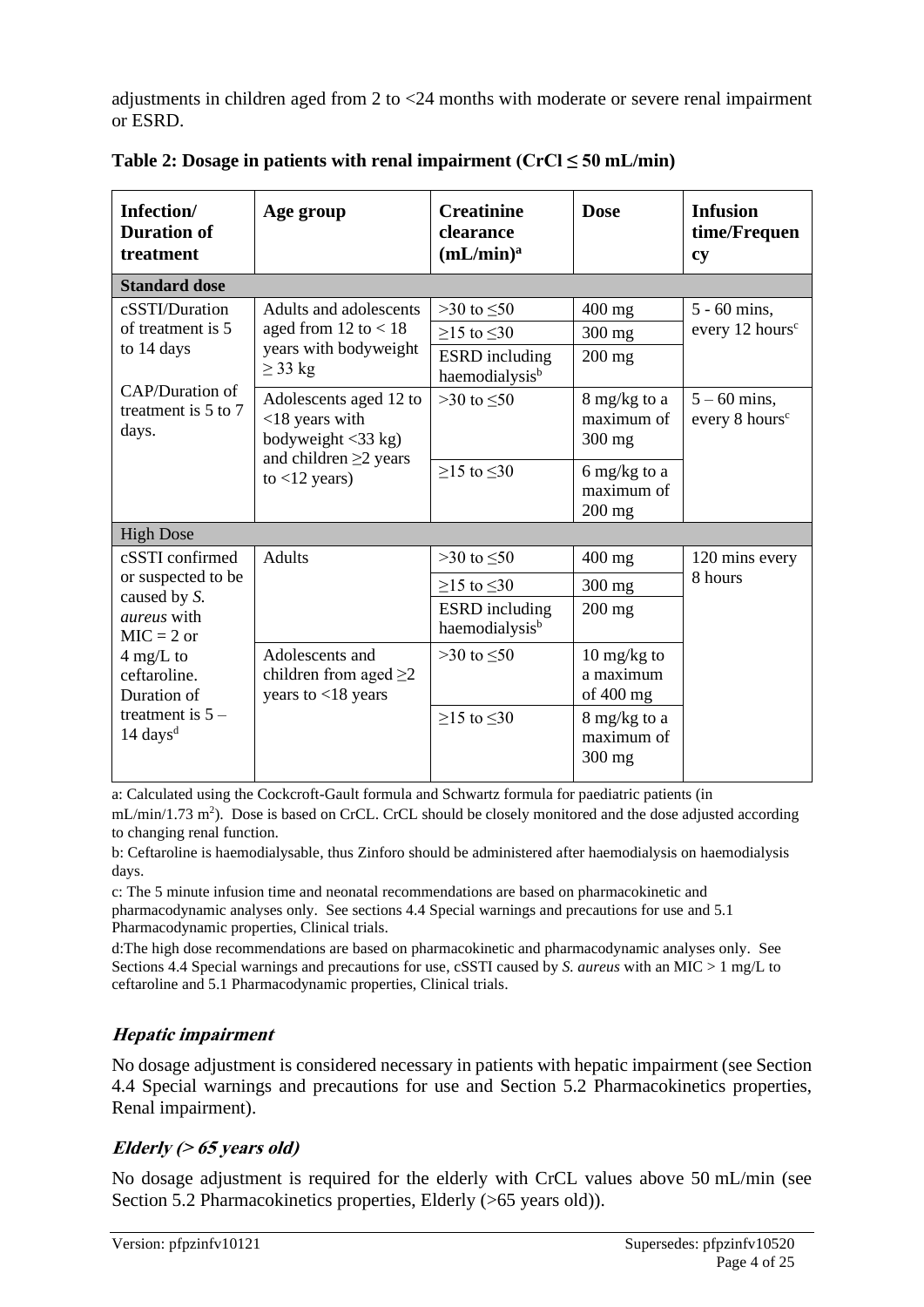### **Paediatric patients < 2 months of age**

There are limited clinical data in patients less than 2 months of age. Therefore, the recommended dosage of Zinforo shown in Table 1 for paediatric patients < 2 months of age is based on pharmacokinetic-pharmacodynamic modelling and simulation (see section 4.2 Dose and method of administration).

## **4.3 Contraindications**

Hypersensitivity to ceftaroline fosamil or L-arginine (excipient).

Hypersensitivity to the cephalosporin class of antibiotics.

Immediate and severe hypersensitivity (e.g., anaphylactic reaction) to any other type of βlactam antibiotic (e.g., penicillins or carbapenems).

## **4.4 Special warnings and precautions for use**

### **Hypersensitivity reactions**

As with all β-lactam antibiotics, serious and occasionally fatal hypersensitivity reactions are possible (see Section 4.3 Contraindications and Section 4.8 Adverse effects (undesirable effects)).

Patients who have a history of hypersensitivity to cephalosporins, penicillins or other β-lactam antibiotics may also be hypersensitive to ceftaroline fosamil. Before initiating therapy with Zinforo, careful inquiry should be made concerning previous hypersensitivity reactions to βlactam antibiotics. If a patient developed an immediate and severe hypersensitivity (e.g., anaphylactic reaction) previously to any type of β-lactam antibiotic, ceftaroline fosamil should not be administered (see Section 4.3 Contraindications).

If a severe allergic reaction occurs, Zinforo should be discontinued and appropriate measures taken.

#### *Clostridium difficile***-associated diarrhoea**

Antibacterial-associated colitis and pseudomembranous colitis have been reported with nearly all antibacterial agents, including Zinforo and may range in severity from mild to life threatening. Therefore, it is important to consider this diagnosis in patients who present with diarrhoea during, or subsequent to, the administration of Zinforo (see Section 4.8 Adverse effects (undesirable effects)). In such circumstance, the discontinuation of therapy with Zinforo and the use of supportive measures together with the administration of specific treatment for *Clostridium difficile* should be considered.

#### **Patients with pre-existing seizure disorder**

Clinical study experience with ceftaroline in patients with pre-existing seizure disorders is limited. Therefore, Zinforo should be used with caution in this patient population. As with other cephalosporins, seizures have occurred in ceftaroline toxicology studies at 7-25 times human Cmax levels.

### **Coombs test (direct antiglobulin test) seroconversion and potential risk of haemolytic anaemia**

The development of a positive Coombs test (direct antiglobulin test) may occur during treatment with cephalosporins. The incidence of Coombs test seroconversion in patients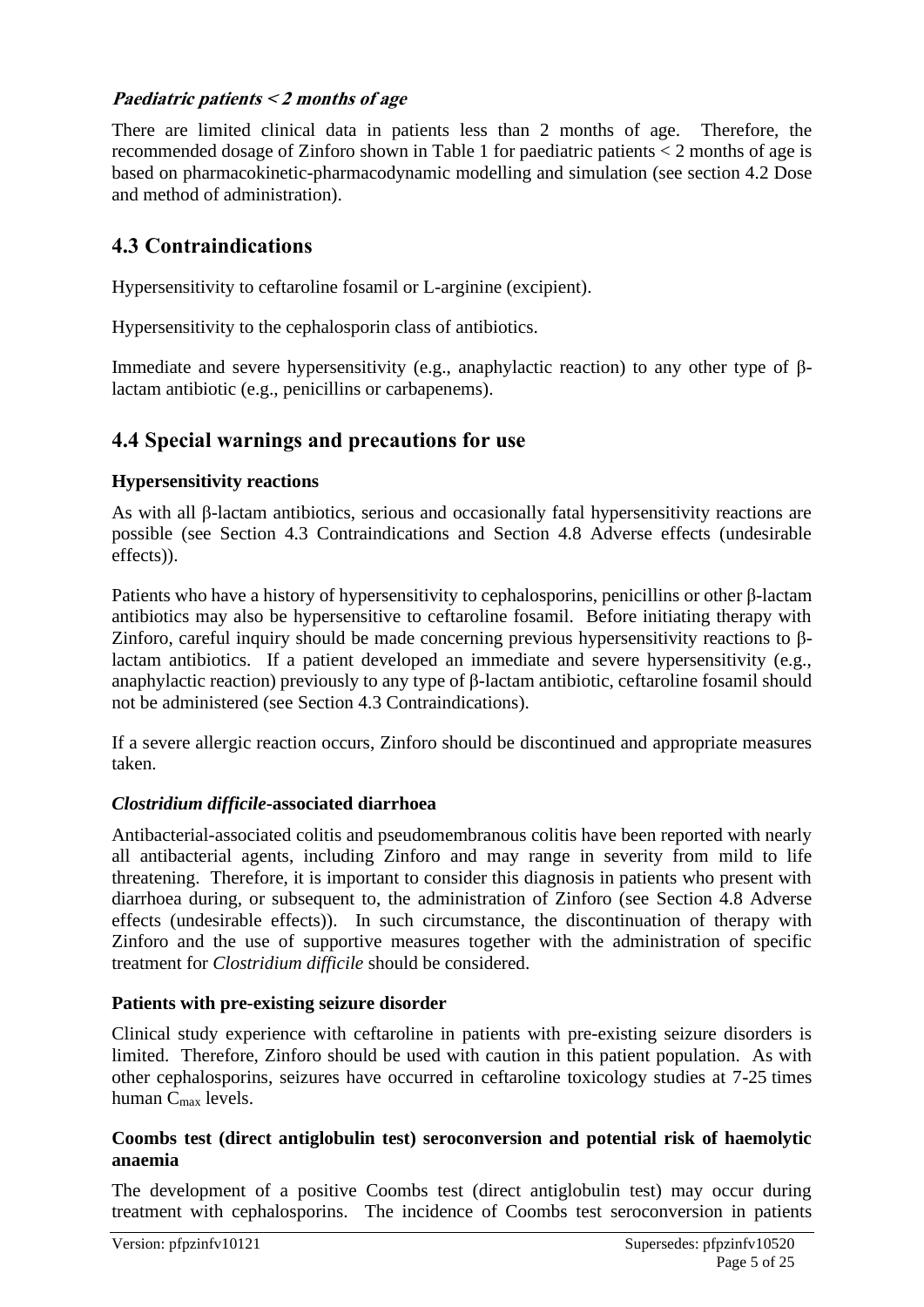receiving ceftaroline fosamil was 11.2% in the five pooled pivotal phase 3 studies with administration every 12 hours (600 mg administered over 60 minutes every 12 hours) and 32.3% in a study in patients receiving ceftaroline fosamil every 8 hours (600 mg administered over 120 minutes every 8 hours). See section 4.8 Adverse effects (undesirable effects). In clinical studies there was no evidence of haemolysis in patients who developed a positive Coombs test on treatment. However, the possibility that haemolytic anaemia may occur in association with cephalosporins including Zinforo treatment cannot be ruled out. Patients experiencing anaemia during or after treatment with Zinforo should be investigated for this possibility.

## **Limitations of clinical data**

## **cSSTI caused by** *S. aureus* **with an MIC <sup>&</sup>gt; <sup>1</sup> mg/L to ceftaroline**

There are limited clinical trial data on the use of ceftaroline to treat cSSTI caused by *S.aureus* with an MIC of  $> 1$  mg/L. The recommended dosages of Zinforo shown in Tables 1 and 2 for the treatment of cSSTI caused by *S. aureus* with ceftaroline MIC of 2 or 4 mg/L are based on pharmacokinetic-pharmacodynamic modelling and simulation (see Sections 4.2 Dose and method of administration and 5.1 Pharmacological properties, Clinical trials, Complicated skin and soft tissue infections with systemic inflammatory response or underlying comorbidities (COVERS)). Zinforo should not be used to treat cSSTI due to *S. aureus* for which the ceftaroline MIC is  $>$  4 mg/L.

## **Infusion times of less than 60 minutes**

Infusion times of less than 60 minutes are based on pharmacokinetic and pharmacodynamic analyses only.

### **Severe cutaneous adverse reactions**

Severe cutaneous adverse reactions (SCAR), such as Stevens-Johnson syndrome (SJS), toxic epidermal necrolysis (TEN), drug reaction with eosinophilia and systemic symptoms (DRESS), and acute generalised exanthematous pustulosis (AGEP) have been reported in patients taking beta-lactam antibiotics. When SCAR is suspected, ceftaroline should be discontinued immediately and an alternative treatment should be considered.

## **Appropriate use of antibiotics**

Consideration should be given to official guidance on the appropriate choice and dose of antibiotics using AMS and Therapeutic Guidelines. (see also Section 4.2 Dose and method of administration and Section 5.1 Pharmacodynamic properties, Susceptibility testing).

## **Non-susceptible organisms**

Superinfections may occur as with other antibiotics.

## **Use in renal impairment**

Dosage adjustments are required in adults, adolescents and children with creatinine clearance  $(CrCL) \leq 50$  mL/min (see Section 4.2 Dose and method of administration, Renal impairment).

There is insufficient information to recommend dosage adjustments in adolescents with ESRD aged from 12 to <18 years and with bodyweight <33 kg and in children with ESRD aged from 24 months to <12 years. There is insufficient information to recommend dosage adjustments in children aged <24 months with moderate or severe renal impairment or ESRD.

Relative overdosing could occur in patients with moderate to severe renal impairment. Neurological sequelae, including encephalopathy, have been noted in cases where beta-lactam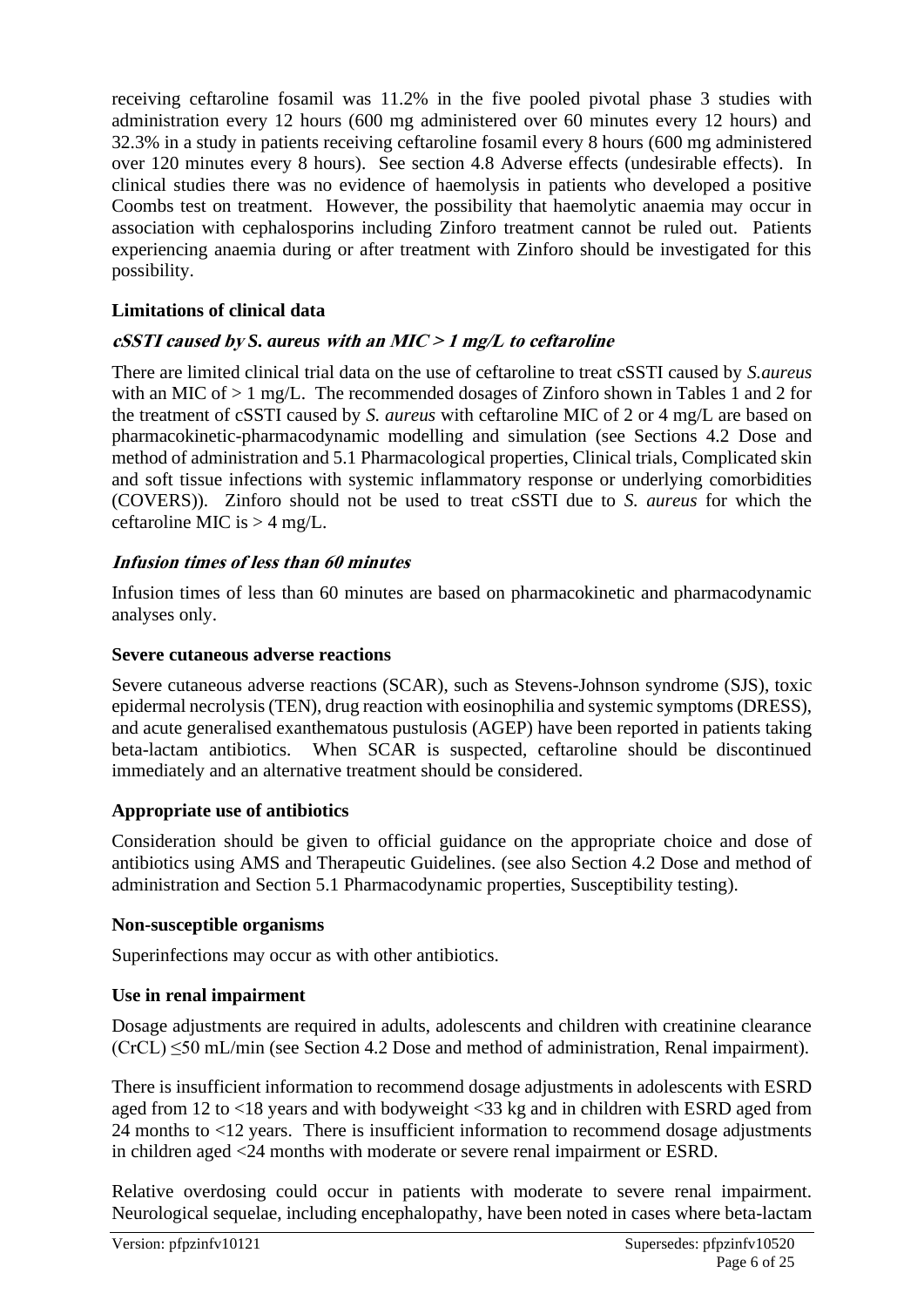antibiotics (including cephalosporins) have been given to patients with impaired renal function without reducing the dose (see section 4.9 Overdosage).

### **Use in the elderly**

No dose adjustment is required in the elderly with CrCL values >50 mL/min (see Section 4.2 Dose and method of administration and Section 5.2 Pharmacokinetic properties).

### **Paediatric use**

Dose adjustments are required for neonates, infants, children and for adolescents aged 12 to <18 years with bodyweight <33 kg (see Section 4.2 Dose and method of administration).

#### **Effects on laboratory tests**

No data available.

## **4.5 Interactions with other medicines and other forms of interactions**

No clinical drug-drug interaction studies have been conducted with ceftaroline.

The interaction potential of ceftaroline on drugs metabolised by P450 enzymes is expected to be low, since ceftaroline is not an inhibitor (CYP1A1, CYP1A2, CYP2A6, CYP2B6, CYP2C8, CYP2C9, CYP2C19, CYP2D6, CYP2E1 and CYP3A4) nor an inducer (CYP1A2, CYP2B6, CYP2C8, CYP2C9, CYP2C19, or CYP3A4/5) of P450 enzymes *in vitro*. Ceftaroline is not metabolised by P450 enzymes *in vitro*, so co-administered P450 inducers or inhibitors are unlikely to influence the pharmacokinetics of ceftaroline.

*In vitro,* ceftaroline is not transported by efflux transporters P-gp and BCRP. Ceftaroline does not inhibit P-gp, therefore an interaction with substrates, such as digoxin, is not expected. Ceftaroline is a weak inhibitor of BCRP, but the effect is too small to be clinically relevant. *In vitro* studies demonstrated that ceftaroline is not a substrate of, nor did it inhibit the renal uptake transporters OCT2, OAT1 and OAT3*;* drug-drug interactions with drugs that inhibit active renal secretion (e.g., probenecid) or with drugs that are substrates of these transporters would therefore not be expected.

## **4.6 Fertility, pregnancy and lactation**

## **Effects on fertility**

No adverse effects were observed on fertility of male and female rats given up to 450 mg/kg/day (approximately 4-fold higher than the maximum recommended human dose based on body surface area).

## **Use in pregnancy – Pregnancy Category B1**

No clinical data on pregnancies are available for ceftaroline. Zinforo should not be used during pregnancy unless clearly necessary and only if the potential benefit outweighs the possible risk.

Animal studies with ceftaroline fosamil do not indicate harmful effects with respect to pregnancy, parturition or postnatal development. Reproductive studies in pregnant rabbits resulted in an increased foetal incidence of angulated hyoid alae, a common skeletal variation in rabbit foetuses, at systemic exposures around 0.6 times those produced in humans dosed at 600 mg twice daily. In the rat, no adverse effects were observed on embryofoetal or postnatal development at systemic exposures around 2-4 times those produced in humans dosed at 600 mg twice daily.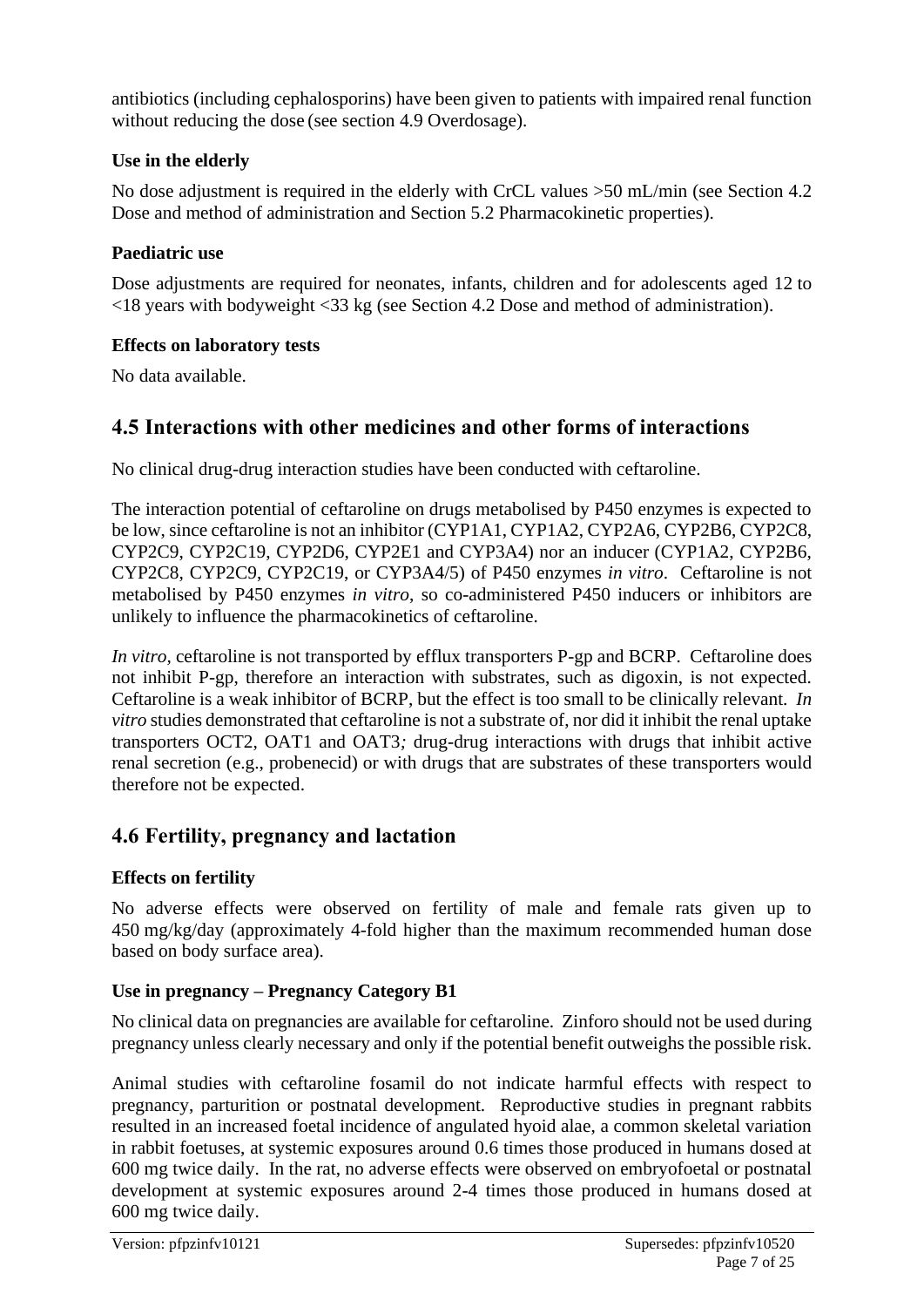#### **Use in lactation**

It is not known whether ceftaroline is excreted in human milk. As many β-lactams are excreted in breast milk, women who are breast-feeding should be treated with Zinforo only if clearly indicated and interruption of breast feeding is recommended.

## **4.7 Effects on ability to drive and use machines**

No studies on the effects on the ability to drive and use machines have been performed. Undesirable effects may occur which may have an effect on ability to drive and use machines (see Section 4.8 Adverse effects (undesirable effects)).

## **4.8 Adverse effects (undesirable effects)**

#### **Clinical trial experience**

#### **Adults**

The four Phase 3 clinical trials (two in cSSTI and two in CAP) included 1305 adult patients treated with Zinforo (600 mg administered over 60 minutes every 12 hours).

The safety profile of Zinforo is consistent with that expected of a cephalosporin antibiotic. The incidences of treatment-emergent adverse events in the initial pooled Phase 3 cSSTI and CAP trials were similar in Zinforo ceftaroline fosamil and comparator groups (45.7% versus 46.7%, respectively). The most common adverse reactions occurring in  $\geq$ 3% of patients treated with Zinforo in these initial trials were diarrhoea, headache, nausea, rash and pruritus, and were generally mild or moderate in severity.

The treatment-emergent adverse events that occurred in at least 1% of patients in the Phase 3 cSSTI and initial CAP active comparator trials are listed in Table 3 regardless of causality.

| <b>Preferred term</b> | Percentage of patients $(\% )$ |                      |                             |                                 |  |  |  |
|-----------------------|--------------------------------|----------------------|-----------------------------|---------------------------------|--|--|--|
|                       | cSSTI                          |                      | <b>CAP</b>                  |                                 |  |  |  |
|                       | <b>Zinforo</b><br>$(N=692)$    | $V + A$<br>$(N=686)$ | <b>Zinforo</b><br>$(N=613)$ | <b>Ceftriaxone</b><br>$(N=615)$ |  |  |  |
| Diarrhoea*            | 4.9                            | 3.8                  | 4.2                         | 2.6                             |  |  |  |
| Headache*             | 5.2                            | 4.5                  | 3.4                         | 1.5                             |  |  |  |
| Nausea*               | 5.9                            | 5.1                  | 2.3                         | 2.3                             |  |  |  |
| Insomnia              | 2.5                            | 2.5                  | 3.1                         | 2.3                             |  |  |  |
| Constipation          | 2.6                            | 2.6                  | 1.5                         | 1.0                             |  |  |  |
| Vomiting*             | 2.9                            | 2.6                  | 1.1                         | 0.3                             |  |  |  |
| Pruritus*             | 3.5                            | 8.2                  |                             | 0.5                             |  |  |  |
| Hypokalaemia          | 1.4                            | 2.2                  | 2.3                         | 2.4                             |  |  |  |
| Rash*                 | 3.2                            | 2.5                  | 0.3                         | 0.3                             |  |  |  |
| Hypertension          | 1.3                            | 1.5                  | 2.3                         | 2.6                             |  |  |  |
| Phlebitis*            | 0.4                            | 0.7                  | 2.8                         | 2.1                             |  |  |  |
| Dizziness*            | 2.0                            | 1.2                  | 0.5                         | 0.3                             |  |  |  |
| Pruritis generalised* | 2.2                            | 2.8                  | $\boldsymbol{0}$            | $\overline{0}$                  |  |  |  |
| Abdominal pain*       | 1.3                            | 1.0                  | 0.8                         | 0.5                             |  |  |  |

| Table 3: Treatment emergent adverse events occurring in $\geq$ 1% <sup>**</sup> of patients in the Phase |  |
|----------------------------------------------------------------------------------------------------------|--|
| 3 cSSTI and CAP studies                                                                                  |  |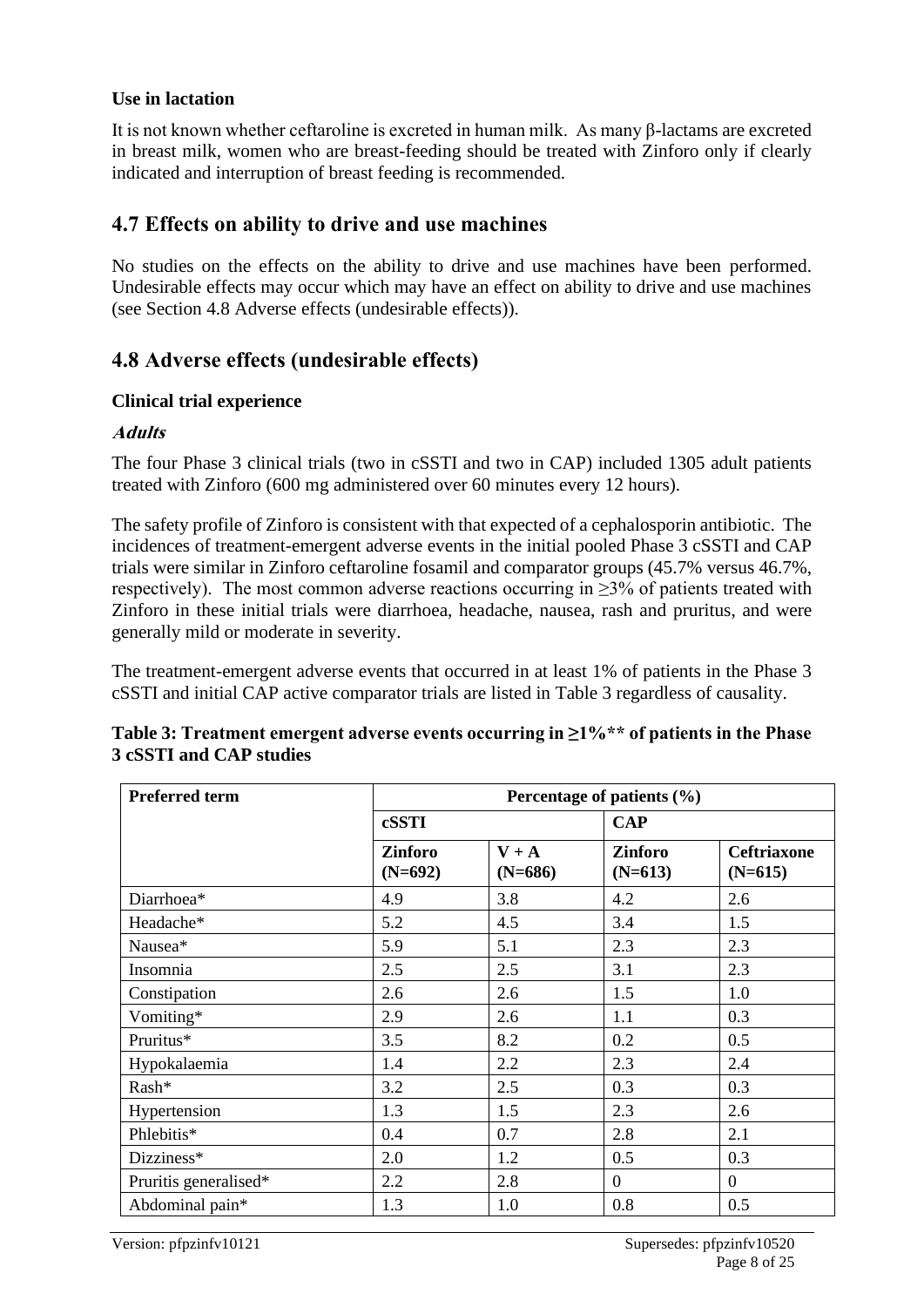| <b>Preferred term</b>                  | Percentage of patients $(\% )$ |                      |                             |                                 |  |
|----------------------------------------|--------------------------------|----------------------|-----------------------------|---------------------------------|--|
|                                        | cSSTI                          |                      | <b>CAP</b>                  |                                 |  |
|                                        | <b>Zinforo</b><br>$(N=692)$    | $V + A$<br>$(N=686)$ | <b>Zinforo</b><br>$(N=613)$ | <b>Ceftriaxone</b><br>$(N=615)$ |  |
| Blood pressure increased               | 1.3                            | 1.3                  | 0.8                         | 0.7                             |  |
| Alanine aminotransferase<br>increased* | 1.2                            | 1.7                  | 0.8                         | 1.0                             |  |
| Pyrexia*                               | 1.3                            | 2.3                  | 0.7                         | 0.8                             |  |

 $V+A-Vancomycin + aztreonam; N - total number of patients$ 

\* adverse drug reaction associated with Zinforo

\*\* 1% cut-off based on the frequency of events in the pooled Zinforo cSSTI/CAP groups

Infusion site reactions (erythema, phlebitis and pain) were commonly reported with use of Zinforo and comparator groups.

In addition, a study in Asia of 381 adult patients with CAP treated with Zinforo (600 mg administered over 60 minutes every 12 hours) demonstrated that the safety profile of Zinforo in these patients was similar to that observed in the pooled Phase 3 cSSTI and initial CAP studies. In addition, dyspepsia, asthenia, abnormal hepatic function, urinary tract infection and decreased appetite were commonly reported in the Zinforo group.

A study (COVERS) was conducted of 506 adult patients with cSSTI treated with Zinforo (600 mg administered over 120 minutes every 8 hours). The most common adverse reactions

occurring in  $\geq$  3% of patients treated with Zinforo were nausea, headache, and rash. The safety profile of Zinforo was similar to that observed in previous pooled Phase III studies with the exception of both a greater incidence of rash in Asian patients and a greater incidence of DAGT seroconversion (see Section 4.4 Warnings and special precautions for use).

Rash was observed at a common frequency in the pooled Phase III studies in cSSTI with administration of Zinforo every 12 hours (600 mg administered over 60 minutes every 12 hours) and the COVERS study in cSSTI with administration every 8 hours (600 mg administered over 120 minutes every 8 hours). However, the frequency of rash in the subgroup of Asian patients receiving Zinforo every 8 hours (COVERS) was very common (18.5%).

#### **Adverse reactions**

The following adverse drug reactions have been observed with Zinforo during the Phase 3 clinical trials (including the Phase 3 CAP study in Asia).

| <b>Frequency</b>                            | System organ class                     | Event                                                 |
|---------------------------------------------|----------------------------------------|-------------------------------------------------------|
| Very common<br>$( \geq 1/10)$               | Investigations                         | Coombs Direct Test Positive <sup>a</sup>              |
| Common $\left($ < 1/10                      | Hepatobiliary disorders:               | Increased transaminases                               |
| to $\geq 1\%$ )                             | Skin and subcutaneous tissue disorders | Rash, pruritus                                        |
| <b>Uncommon</b><br>$(20.1 \text{ to } 1\%)$ | Blood & lymphatic system disorders     | Anaemia; leucopenia;<br>thrombocytopenia; neutropenia |
|                                             | Immune system disorders                | Hypersensitivity/anaphylaxis b                        |
|                                             | Skin & subcutaneous disorders          | Urticaria                                             |
|                                             | Infections and infestations            | Clostridium difficile colitis <sup>a</sup>            |

**Table 4: Adverse drug reactions that occurred with Zinforo in Phase 3 cSSTI and CAP studies**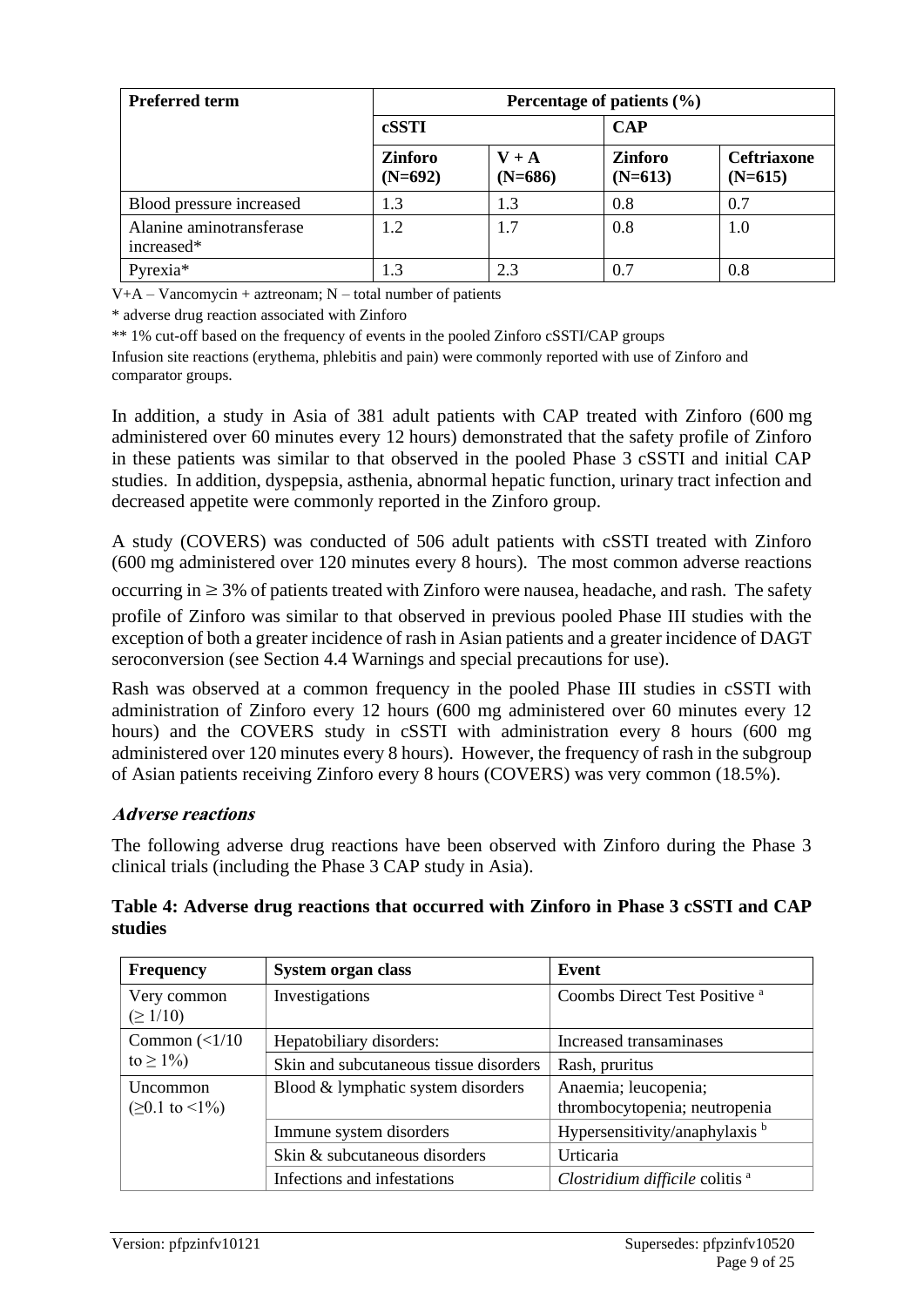| <b>Frequency</b>                        | System organ class                 | Event                                                                      |
|-----------------------------------------|------------------------------------|----------------------------------------------------------------------------|
|                                         | Investigations                     | Prothrombin time prolonged;<br>international normalized ratio<br>increased |
|                                         | Renal & urinary disorders          | Blood creatinine increased                                                 |
| Rare<br>$( \geq 0.01$ to $\leq 0.1\% )$ | Blood & lymphatic system disorders | Agranulocytosis                                                            |

a See Section 4.4 Special warnings and precautions for use

b See Section 4.3 Contraindications and Section 4.4 Special warnings and precautions for use

### **Children and adolescents**

The safety assessment in children and adolescents is based on the safety data from 2 clinical trials in which 227 patients aged from 2 months to 17 years with cSSTI or CAP received ceftaroline in which the safety profile was similar to that observed in the adult population. In addition, 30 patients received ceftaroline in a complicated CAP study and 62 patients received a single dose of ceftaroline in PK studies and no additional safety concerns were identified from these supportive studies.

In addition, the safety assessment in neonates (age range from birth to less than 2 months) is based on the safety data from 2 trials in which 11 patients with late-onset sepsis received ceftaroline fosamil at 4 or 6 mg/kg as a 60 minute infusion every 8 hours (q8h) and 23 patients with a suspected or confirmed bacterial infection received only a single dose of ceftaroline fosamil at 8 mg/kg as a 60 minute infusion. Overall, the adverse events reported in these studies were consistent with the known safety profile for Zinforo.

#### **Post-marketing experience**

#### *Blood and lymphatic system disorders:* Eosinophilia.

*Skin and other subcutaneous tissue disorders:* Severe cutaneous adverse reactions, including Stevens-Johnson syndrome (SJS), toxic epidermal necrolysis (TEN), drug reaction with eosinophilia and systemic symptoms (DRESS) and acute generalised exanthematous pustulosis (AGEP) have been reported in beta-lactam antibiotics. Also see Section 4.4 Special warnings and precautions for use, Severe cutaneous adverse reactions.

#### *Nervous system disorders:* Encephalopathy

*Respiratory, thoracic and mediastinal disorders:* Eosinophilic pneumonia.

#### **Reporting suspected adverse effects**

Reporting suspected adverse reactions after registration of the medicinal product is important. It allows continued monitoring of the benefit-risk balance of the medicinal product. Healthcare professionals are asked to report any suspected adverse reactions at [www.tga.gov.au/reporting](http://www.tga.gov.au/reporting-problems)[problems.](http://www.tga.gov.au/reporting-problems)

## **4.9 Overdose**

#### **Signs and symptoms**

Intentional overdosing of ceftaroline fosamil is unlikely, although relative overdosing can occur particularly in patients with moderate to severe renal impairment. Limited data in patients receiving higher than recommended Zinforo dosages show similar adverse reactions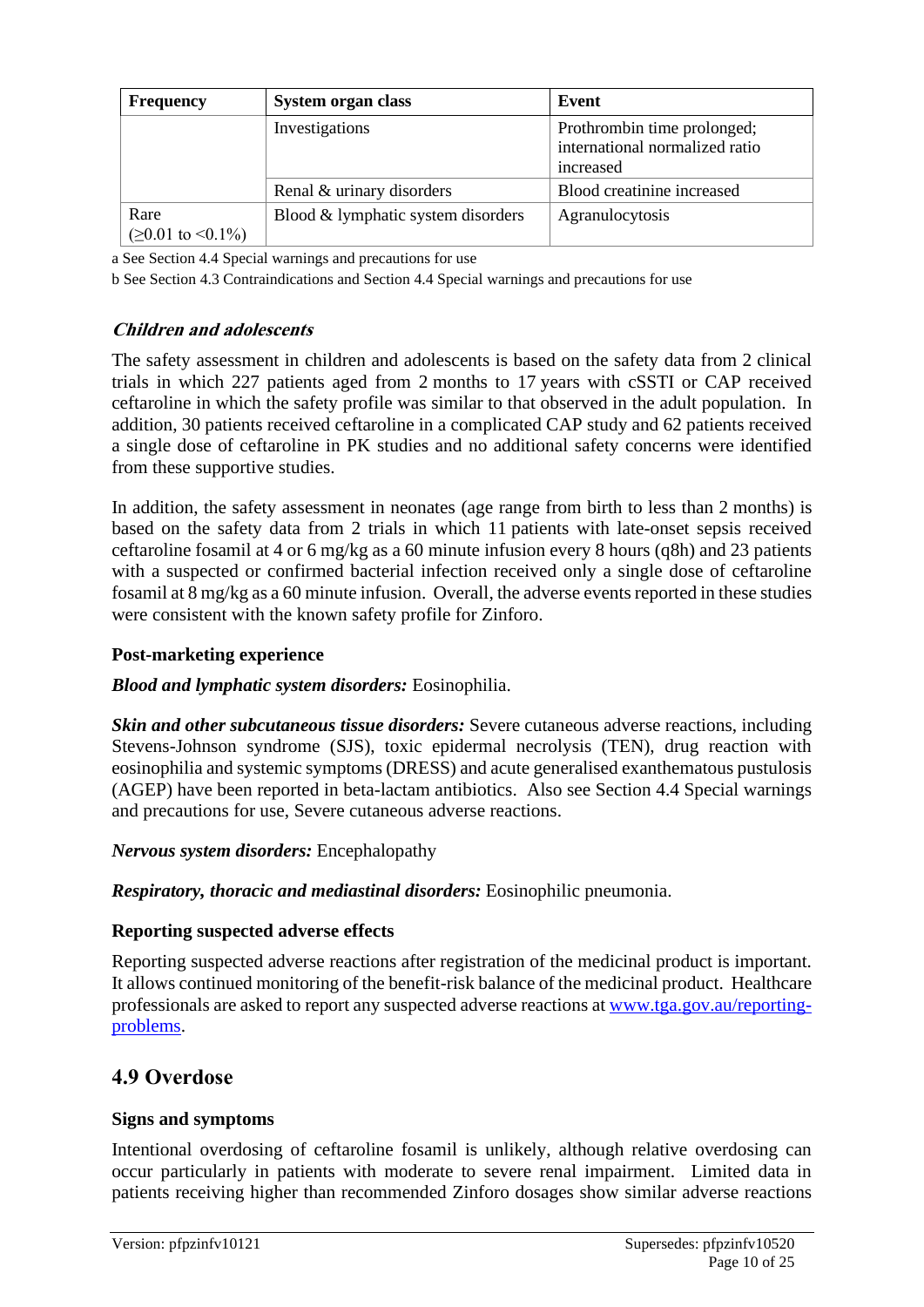as observed in the patients receiving recommended dosages. Treatment under such circumstances should follow local standard medical practice.

#### **Recommended treatment**

Ceftaroline can be removed by haemodialysis over a 4-hour dialysis session. Approximately 74% of a given dose was recovered in the dialysate.

For information on the management of overdose, contact the Poisons Information Centre on 13 11 26 (Australia).

## **5. PHARMACOLOGICAL PROPERTIES**

## **5.1 Pharmacodynamic properties**

### **Mechanism of action**

Ceftaroline fosamil is a semi-synthetic prodrug from the cephalosporin class of β-lactam antibiotics.

Ceftaroline is a cephalosporin with activity against Gram-positive and Gram-negative bacteria. *In vitro* studies have shown that ceftaroline is bactericidal due to inhibition of bacterial cell wall synthesis by binding to penicillin binding proteins (PBPs). Ceftaroline is also active against methicillin-resistant *Staphylococcus aureus* (MRSA) and penicillin non-susceptible *Streptococcus pneumoniae* (PNSP) due to its affinity for the altered PBPs found in these organisms.

### **Pharmacokinetic/pharmacodynamic relationship**

As with other β-lactam antibiotics, the percent time above the minimum inhibitory concentration (MIC) of the infecting organism over the dosing interval ( $\%T >$ MIC) has been shown to best correlate with the antimicrobial activity of ceftaroline.

#### **Mechanisms of resistance**

Ceftaroline is not active against strains of *Enterobacterales* producing extended spectrum βlactamases (ESBLs) from the TEM, SHV or CTX-M families, serine carbapenemases (such as KPC), class B metallo-β-lactamases or class C (AmpC cephalosporinases). One or more of these mechanisms may co-exist in the same bacterium.

#### **Cross-resistance**

Unlike other cephalosporins, ceftaroline is active against most MRSA and PNSP due to its ability to bind to the altered PBPs in these organisms that commonly confer insusceptibility to other β-lactam agents.

## **Interaction with other antibiotics**

*In vitro* studies have not demonstrated any antagonism between ceftaroline in combination with other commonly used antibiotics (e.g., amikacin, azithromycin, aztreonam, daptomycin, levofloxacin, linezolid, meropenem, tigecycline and vancomycin).

## **Susceptibility testing**

The prevalence of acquired resistance may vary geographically and with time for selected species. Local information on resistance is important. As necessary, expert advice should be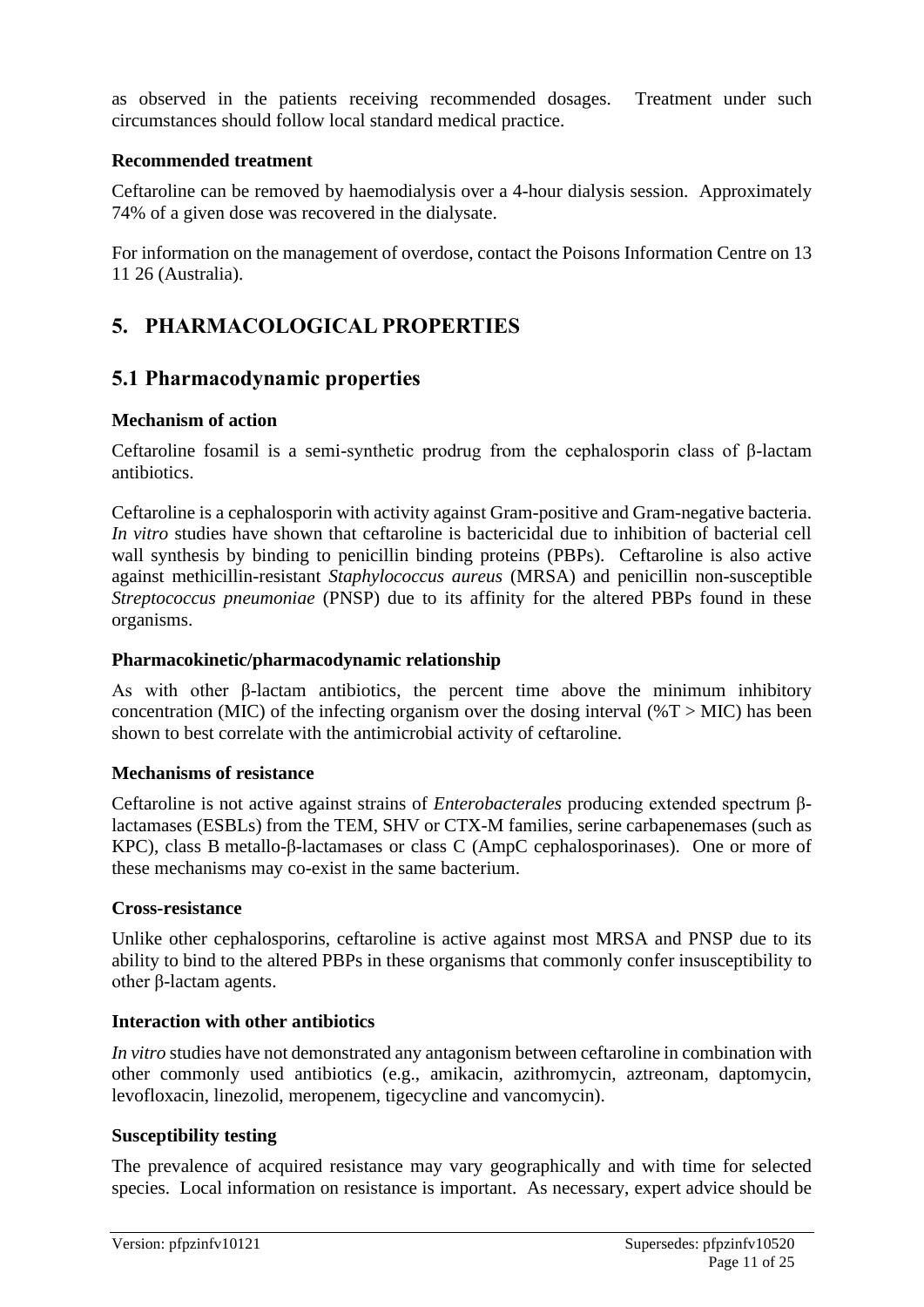sought when the local prevalence of resistance is such that the utility of the agent is questionable.

The susceptibility to ceftaroline of a given clinical isolate should be determined by standard methods. Interpretations of test results should be made in accordance with local infectious diseases and clinical microbiology guidelines.

As detailed in Section 5.1 Pharmacodynamic properties, Clinical trials below, efficacy has been demonstrated in clinical studies against the pathogens listed under each indication that were susceptible to ceftaroline *in vitro*.

#### **Complicated skin and soft tissue infection (cSSTI).**

Also refer Table 7.

#### **Gram-positive aerobes**

*S. aureus* (including methicillin-resistant strains), *Streptococcus pyogenes*, *Streptococcus agalactiae*, *Streptococcus anginosus* group (includes *S. anginosus*, *S. intermedius* and *S. constellatus*) and *Streptococcus dysgalactiae*.

#### **Gram-negative aerobes**

*Escherichia coli*, *Klebsiella pneumoniae*, *Klebsiella oxytocoa*, *Morganella morganii.*

#### **Community acquired pneumonia (CAP):**

Also refer Table 11 and Table 13.

#### **Gram-positive aerobes**

*S. pneumoniae* (including cases with concurrent bacteraemia) and *S. aureus* (methicillinsusceptible strains only as MRSA was an exclusion criterion. See Section 5.1 Pharmacodynamic properties, Clinical trials for details.

#### **Gram-negative aerobes**

*E. coli*, *Haemophilus influenzae*, *Haemophilus parainfluenzae*, *Klebsiella pneumoniae.*

#### *In vitro* **susceptibility**

Clinical efficacy has not been established against the following relevant pathogens, although *in vitro* studies suggest that they would be susceptible to ceftaroline in the absence of acquired mechanisms of resistance.

#### **Gram-positive anaerobes**

Peptostreptococcus spp.

#### **Gram-negative anaerobes**

Fusobacterium spp.

*In vitro* data indicate that the following species are not susceptible to ceftaroline: *Chlamydophila* spp., *Legionella* spp., *Mycoplasma* spp. and *Pseudomonas aeruginosa*.

#### **Australian antibiotic resistance prevalence data**

A surveillance study was conducted to examine the susceptibility of ceftaroline tested against contemporary clinical isolates collected from Australia in 2010. A total of 1523 isolates were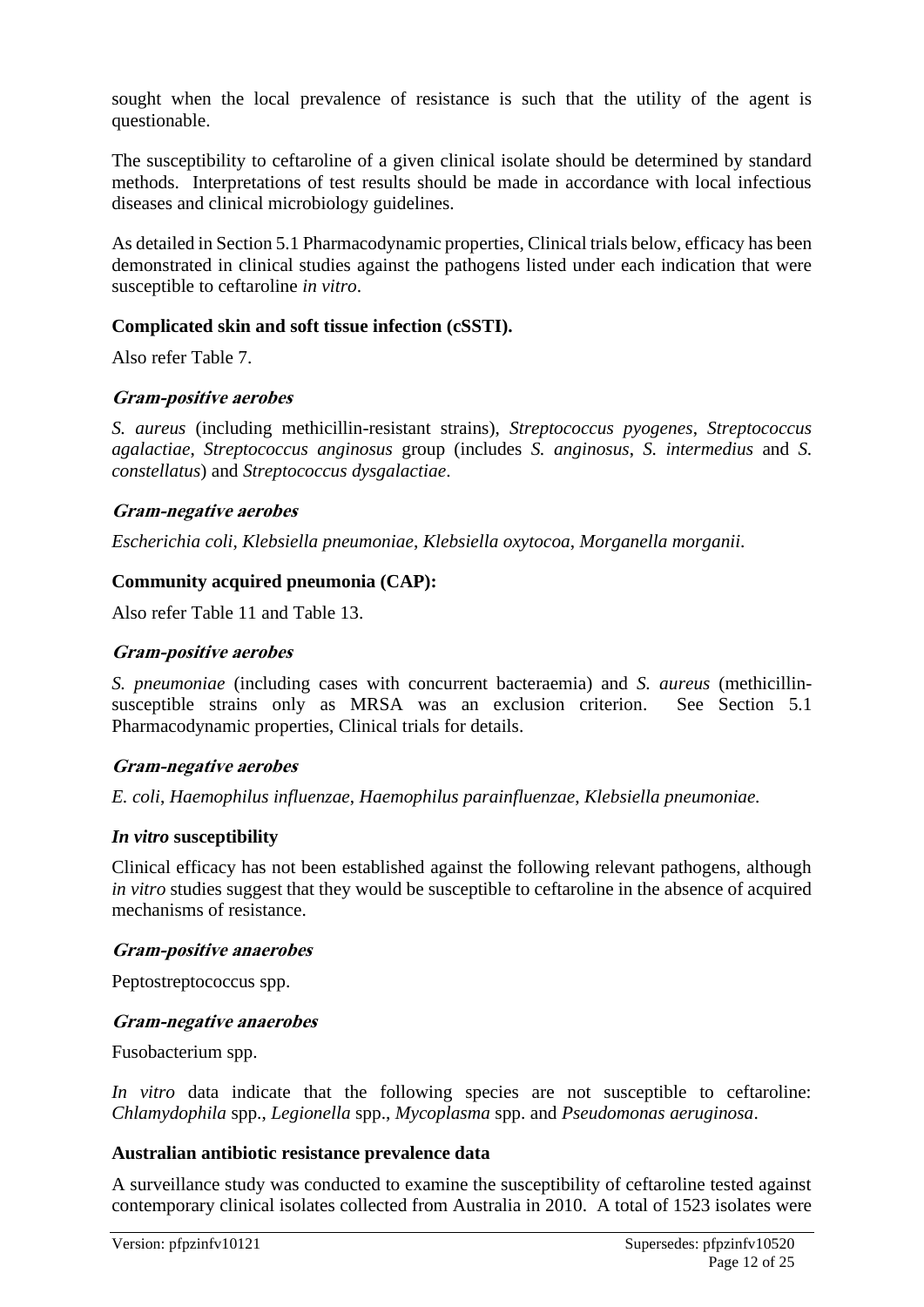collected from 6 sites in 6 different states/territories across the country. Sources of isolates were specimens obtained from patients with infections of the blood stream (22.9%), skin/soft tissue (33.0%), respiratory tract (38.4%), urinary tract (3.4%) or other (2.4%) infection types. Where applicable, susceptibility interpretive criteria applied were *Clinical Laboratory Standards Institute* (CLSI) M100-S21 (2011). Data are summarised in Table 5 below.

A surveillance study was conducted to examine the susceptibility of ceftaroline tested against contemporary clinical isolates collected from Australia in 2015. A total of 766 isolates (including paediatric isolates: 21 from  $\leq$ 1 year old and 74 from 2-17 years old) were collected from 5 sites in 4 different states across the country.

Overall, the 2015 surveillance study showed similar susceptibility results as in 2010. There were no significant changes in the MIC range  $(mg/L)$  and the MIC<sub>90</sub> results did not vary by more than 2-3 fold dilution for each genus/species evaluated. With respect to total *S. aureus* tested, there was a notable increase in the incidence of MRSA isolated in 2015 (62% or 149/237) vs (28% or 131/466)) isolated in 2010, however, the MIC<sup>90</sup> of 1 mg/L for MRSA remained the same in both study years. The Streptococci species (including the Pneumococcal isolates) and the Gram-negative fastidious pathogens (*H. influenzae* and *M. catarrhalis*) remained highly susceptible to ceftaroline. For *Enterobacterale*, the non-ESBL phenotypes of *E. coli, Klebsiella species, and <i>P. mirabilis* had reported MIC<sub>90s</sub> of  $\leq$ 0.5 mg/L that were within the CLSI and EUCAST susceptible breakpoints. In 2015, ceftaroline showed variable activity against *M. morganii* with an MIC range of 0.12 to >32 mg/L that was comparable to 2010. During this 5-year surveillance period, ceftaroline tested with expected potency against the prescribed pathogens isolated in Australia.

The surveillance study conducted in 2016 to examine the susceptibility of ceftaroline against contemporary clinical isolates were collected from 5 sites in 4 different states across Australia. A total of 1145 isolates (including paediatric isolates: 44 from ≤1 year old and 85 from 2-17 years old) were collected. No major differences were found in ceftaroline activity between LRTI, SSTI and blood subsets as well as from subsets from paediatric and adult patients and the population as a whole except for *K. oxytocoa* where ceftaroline activity against SSTI isolates were greater against the general population (MIC90 >128 mg/L), *M. morganii* where ceftaroline activity against SSTI isolates was greater than against the general population (MIC<sup>90</sup> of 128 mg/mL) and *P. mirabilis* where ceftaroline activity against LRTI isolates was greater than against the entire collection (MIC<sub>90</sub> 16 mg/L versus >128 mg/L). Longitudinal analysis of data from 2012 through 2016 showed no notable decreasing trends in ceftaroline susceptibility of any species at CLSI, EUCAST or PK/PD breakpoints.

Longitudinal analysis of ceftaroline *in vitro* activity in Australia from 2012 to 2019 is presented in the table below. The *in-vitro* data in the table below were conducted on a total of 12,196 isolates collected between 2004 to 2019 from 16 investigative sites across the country. Ceftaroline had good activity against *S. aureus* clinical isolates, with an overall MIC<sub>90</sub> value of 1 mg/L and 90.6% of isolates susceptible to ceftaroline. The activity of ceftaroline was greater against the MSSA than the MRSA isolates with  $MIC<sub>90</sub>$  values 0.25 and 1 mg/L, respectively. Potent activity was observed against *S. pneumoniae*, with a ceftaroline MIC<sub>90</sub> of 0.12 mg/L Reduced penicillin susceptibility had an impact on the ceftaroline MIC distribution as the compound displayed MIC<sup>90</sup> values of 0.015, 0.12, and 0.25 mg/L against penicillin-susceptible, -intermediate and –resistant strains, respectively.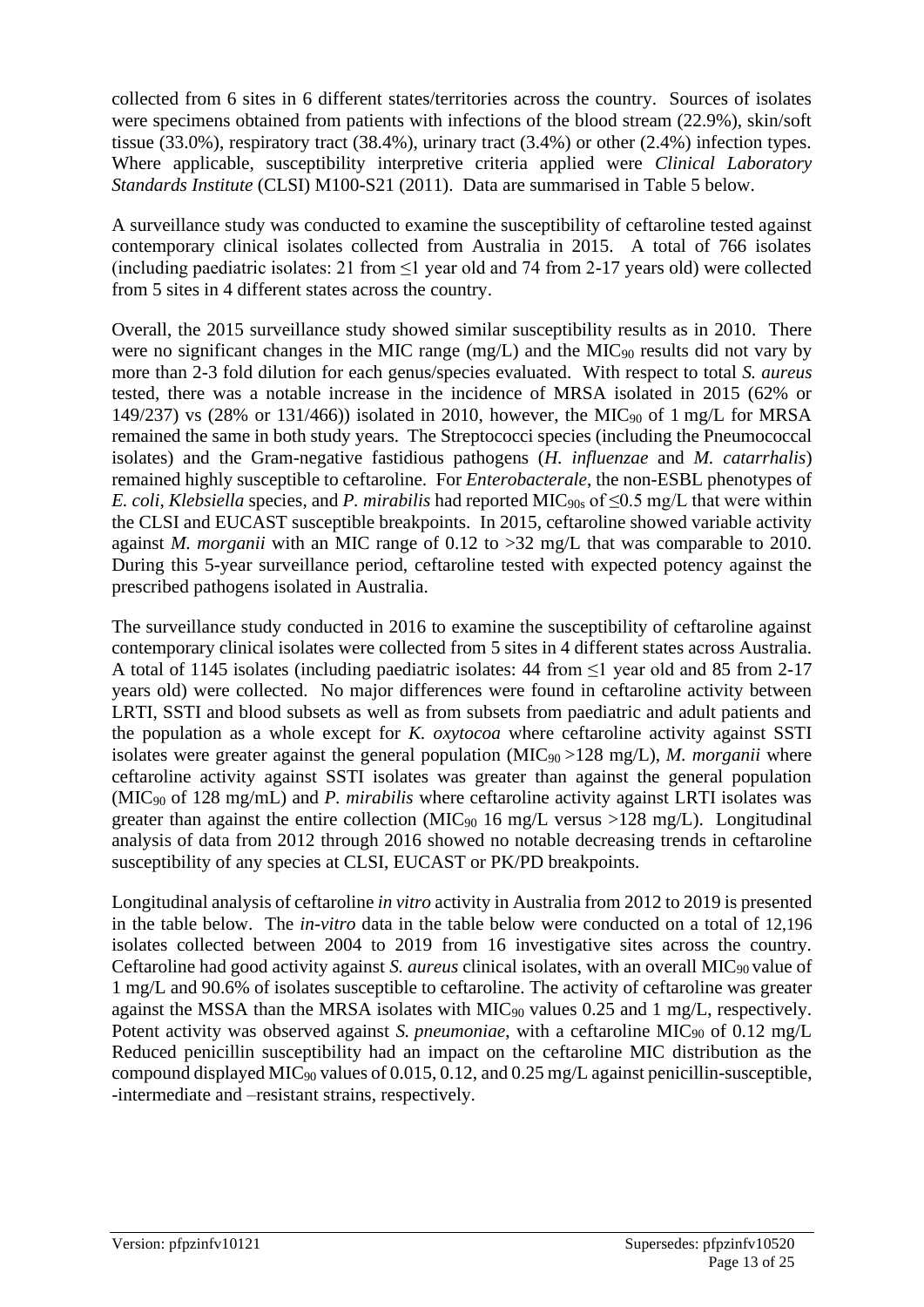### **Table 5:** *In vitro* **activity from 2010 and 2012-2019 Australian bacterial surveillance**

| <b>Isolates</b>              |                |                          | Minimum inhibitory concentration (MIC) [µg/mL] |                          |                          |                          |
|------------------------------|----------------|--------------------------|------------------------------------------------|--------------------------|--------------------------|--------------------------|
|                              | 2010           |                          |                                                | 2012-2019                |                          |                          |
|                              | $n^a$          | $MIC_{90}$               | Range                                          | $n^a$                    | $MIC_{90}$               | Range                    |
| <b>Total</b>                 | 1523           |                          |                                                | $12,196^{\circ}$         |                          | $\blacksquare$           |
| <b>Gram-positive aerobes</b> |                |                          |                                                |                          |                          |                          |
| S. aureus                    | 466            | 0.5                      | $0.06 - 2$                                     | 2164                     | $\mathbf{1}$             | $\leq 0.06 - 2$          |
| <b>MSSA</b>                  | 335            | 0.25                     | $0.06 - 0.5$                                   | 935                      | 0.25                     | $\leq 0.06 - 0.5$        |
| <b>MRSA</b>                  | 131            | $\mathbf{1}$             | $0.25 - 2$                                     | 1229                     | $\mathbf{1}$             | $0.12 - 2$               |
| Coagulase negative           | 8              | $\overline{\phantom{a}}$ | $\leq 0.008 - 0.5$                             |                          |                          |                          |
| Staphylococci                |                |                          |                                                | 297                      | 1                        | $\leq 0.015 - 2$         |
| <b>MSCoNS</b>                | $\overline{2}$ | $\equiv$                 | $\leq 0.008 - 0.12$                            | 78                       | 0.12                     | $\leq 0.015 - 0.5$       |
| <b>MRCoNS</b>                | 6              |                          | $0.25 - 0.5$                                   | 219                      | $\overline{2}$           | $0.06 - 2$               |
| E. faecalis                  | 43             | 8                        | $0.5 - 16$                                     | $\overline{\phantom{a}}$ | $\overline{\phantom{a}}$ | $\overline{\phantom{a}}$ |
| β-haemolytic Streptococci    | 118            | 0.015                    | $\leq 0.008 - 0.03$                            |                          | $\overline{a}$           | $\overline{\phantom{m}}$ |
| Group A Streptococcus        | 61             | $\leq 0.008$             | $\leq 0.008$                                   | $\blacksquare$           | $\overline{\phantom{a}}$ | $\overline{\phantom{a}}$ |
| Group B Streptococcus        | 25             | 0.03                     | $\leq 0.008 - 0.03$                            |                          | $\overline{\phantom{a}}$ | $\overline{\phantom{a}}$ |
| Viridans group Streptococci  | 33             | 0.06                     | $\leq 0.008 - 0.25$                            | $\equiv$                 | $\equiv$                 |                          |
| S. pneumoniae                | 170            | 0.06                     | $\leq 0.008 - 0.25$                            | 709                      | 0.12                     | $\leq 0.004 - 0.5$       |
| <b>PSSP</b>                  | 121            | $\leq 0.008$             | $\leq 0.008 - 0.015$                           | 469                      | 0.015                    | $\leq 0.004 - 0.03$      |
| <b>PISP</b>                  | 34             | 0.06                     | $\leq 0.008 - 0.12$                            | 154                      | 0.12                     | $0.008 - 0.25$           |
| <b>PRS</b>                   | 15             | 0.25                     | $0.06 - 0.25$                                  | 86                       | 0.25                     | $0.06 - 0.5$             |
| <b>Gram-negative aerobes</b> |                |                          |                                                |                          |                          |                          |
| Citrobacter spp              | 40             | 32                       | $0.06 - > 32$                                  | 255                      | 64                       | $\leq 0.03 - 128$        |
| Enterobacterales             | 265            | $\overline{2}$           | 0.015 > 16                                     | 3096                     | 16                       | $\leq 0.015 - 128$       |
| Enterobacter spp.            | 66             | >32                      | 0.06 > 32                                      | 268                      | 64                       | $\leq 0.03 - 128$        |
| E. coli                      | 128            | $\overline{2}$           | $0.015 - > 32$                                 | 941                      | 32                       | $\leq 0.015 - 128$       |
| ESBL phenotype               | 9              |                          | $32 - 32$                                      | $\overline{\phantom{a}}$ |                          |                          |
| non-ESBL phenotype           | 119            | 0.5                      | $0.015 - > 32$                                 | $\overline{\phantom{a}}$ |                          |                          |
| H. influenzae                | 152            | 0.03                     | $\leq 0.008 - 0.06$                            | 214                      | 0.03                     | $\leq 0.015 - 1$         |
| $\beta$ -lactamase positive  | 39             | 0.06                     | $\leq 0.008 - 0.06$                            | 50                       | 0.03                     | $\leq 0.015 - 1$         |
| β-lactamase negative         | 113            | 0.015                    | $\leq 0.008 - 0.06$                            | 164                      | 0.03                     | $\leq 0.015 - 0.12$      |
| H. parainfluenzae            | 9              |                          | $\leq 0.008 - 0.015$                           | 12                       | 0.12                     | $\leq 0.015 - 1$         |
| K. pneumoniae                | 52             | 0.5                      | $0.03 - > 32$                                  | 788                      | $\mathbf{1}$             | $0.015 - >128$           |
| ESBL phenotype               | $\overline{4}$ |                          | $4 - > 32$                                     |                          |                          |                          |
| non-ESBL phenotype           | 48             | 0.5                      | $0.03 - 1$                                     |                          |                          |                          |
| K. oxytocoa                  | 10             | $>32$                    | $0.06 - > 32$                                  | 190                      | >8                       | $0.03 - 128$             |
| ESBL phenotype               | $\overline{2}$ |                          | $>32$                                          |                          |                          |                          |
| non-ESBL phenotype           | 8              | $\blacksquare$           | $0.06 - 0.5$                                   | $\equiv$                 |                          |                          |
| Moraxella catarrhalis        | 36             | 0.12                     | $\leq 0.008 - 0.5$                             | 83                       | 0.25                     | $\leq 0.015 - 2$         |
| Morganella morganii          | $\overline{2}$ | $>32$                    | $0.06 - > 32$                                  | 82                       | 64                       | $\leq 0.015 - 128$       |
| *P. aeruginosa               | 100            | $>32$                    | $0.5 - > 32$                                   |                          |                          |                          |
| Serratia marcescens          | 39             | 8                        | $0.5 - > 32$                                   | 80                       | $\overline{4}$           | $0.06 - 32$              |

MSSA – Methicillin-susceptible *S. aureus*; MRSA – Methicillin-resistant *S. aureus*); MSCoNS – Methicillinsusceptible coagulase negative Staphylococci; MRCoNS – Methicillin-resistant coagulase negative Staphylococci; spp – Species; ESBL – Extended-spectrum β-lactamase; \*Not susceptible to ceftaroline; PSSP =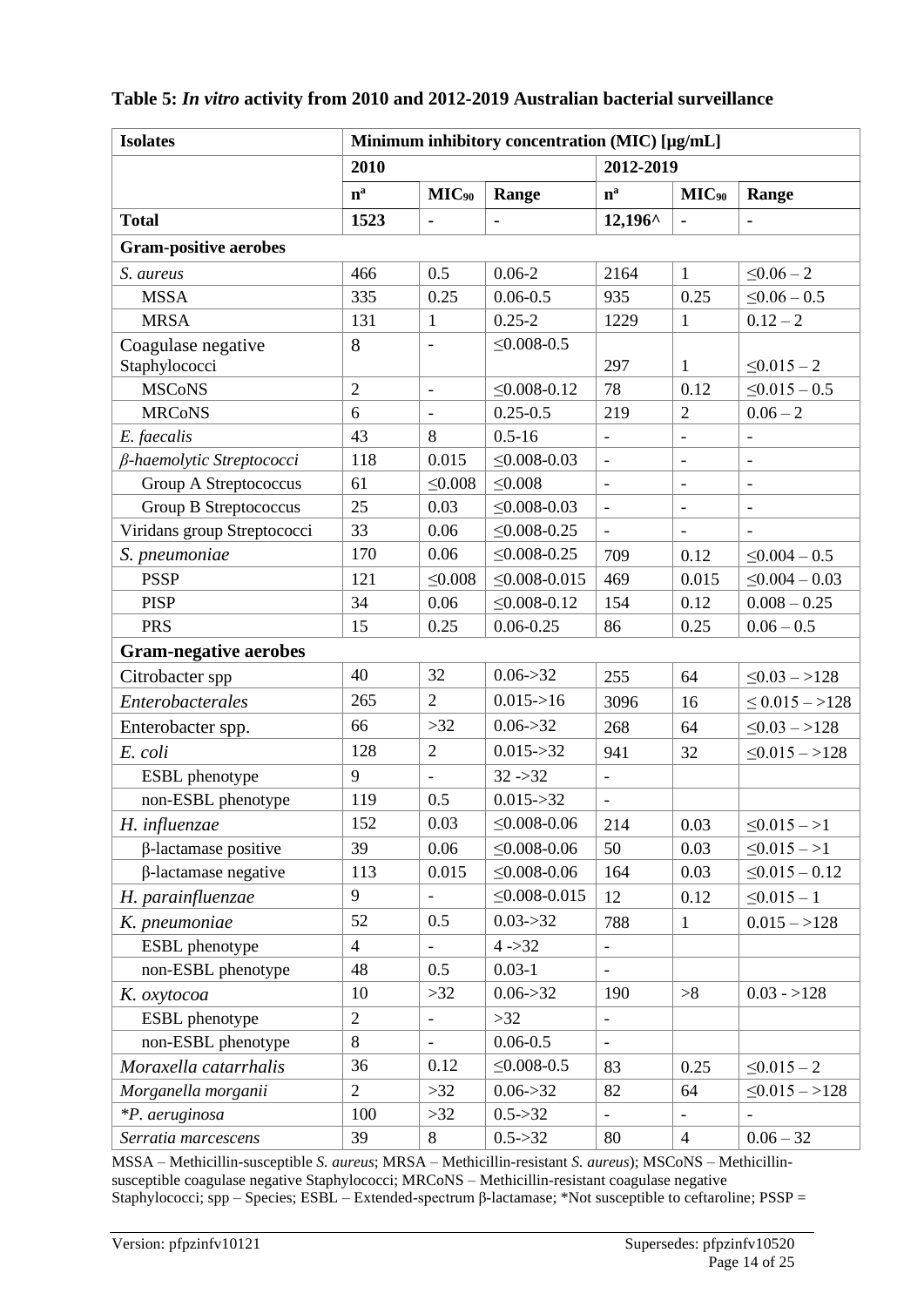penicillin-susceptible *S. pneumoniae* (penicillin <0.06 mg/L); PISP = penicillin-intermediate *S. pneumoniae*  (penicillin  $0.12 - 1$  mg/L); PRSP= penicillin-resistant S. pneumoniae (penicillin  $\geq 2$  mg/L). <sup>a</sup>Species with n <10 are not represented individually but are included within the combined species. Phenotypes with  $n < 10$  are listed but MIC<sub>90</sub> are not calculated for  $n < 10$ .

^ Isolates collected between 2004 and 2019 from 16 investigative sites in Australia.

#### **Clinical trials**

#### **Complicated skin and soft tissue infections (cSSTI)**

The efficacy and safety of Zinforo in cSSTI was established in 2 identical randomised, multicentre, multinational, double-blind studies (CANVAS 1 and 2) comparing Zinforo (600 mg administered intravenously over 60 minutes every 12 hours) to vancomycin plus aztreonam (1 g vancomycin administered intravenously over 60 minutes followed by 1 g aztreonam administered intravenously over 60 minutes every 12 hours). Treatment duration was 5 to 21 days.

A total of 1396 adults with documented cSSTI were enrolled. The majority of patients had deep/extensive cellulitis or a major abscess. Other infections included wound infections (surgical or traumatic), infected bites, burns or ulcers or any lower extremity infection in patients with either pre-existing diabetes mellitus (DM) or peripheral vascular disease (PVD). Key exclusion criteria included third degree burns (or burns covering >5% body surface area), diabetic foot ulcer or foot ulcer associated with PVD (and accompanied by osteomyelitis), immunosuppressed patients, patients with severe sepsis/septic shock, necrotizing fasciitis and peri-rectal abscess. Approximately 46% of patients had either pre-existing DM and/or PVD or presented with either bacteraemia or systemic inflammatory response syndrome (SIRS). The median age of patients was 48 years old; of which approximately 18% were 65 years or older. The median treatment duration was 7.0 (range: 1-22) and 8.0 (range: 1-21) days for Zinforo and vancomycin/aztreonam, respectively with the majority of patients receiving 5 to 10 days treatment.

The modified intent-to-treat (MITT) population included all patients who received any amount of study drug according to their randomised treatment group. The clinically evaluable (CE) population included patients in the MITT population with sufficient adherence to the protocol. The primary efficacy endpoint was the clinical response at the test of cure (TOC) visit in the co-primary populations of the CE and MITT patients.

Zinforo demonstrated high clinical cure and microbiological success rates (see Table 6) and was efficacious against cSSTI caused by MRSA and other common cSSTI pathogens (see Table 7). Clinical cure rates were similar across infection types and between patients with common co-morbidities (such as DM and PVD).

|                                    | Zinforo<br>$n/N$ (%) | $V + A$<br>$n/N$ (%) | <b>Treatment difference</b><br>$(95\% \text{ CI})$ |
|------------------------------------|----------------------|----------------------|----------------------------------------------------|
| <b>CANVAS 1 clinical cure rate</b> |                      |                      |                                                    |
| <b>CE</b>                          | 288/316 (91.1)       | 280/300 (93.3)       | $-2.2(-6.6, 2.1)$                                  |
| <b>MITT</b>                        | 304/351 (86.6)       | 297/347 (85.6)       | $1.0(-4.2, 6.2)$                                   |
| <b>CANVAS 2 clinical cure rate</b> |                      |                      |                                                    |
| <b>CE</b>                          | 271/294 (92.2)       | 296/292 (92.1)       | $0.1(-4.4, 4.5)$                                   |
| <b>MITT</b>                        | 291/342 (85.1)       | 289/338 (85.5)       | $-0.4$ $(-5.8, 5.0)$                               |
| Pooled data                        |                      |                      |                                                    |

#### **Table 6: Clinical cure and microbiological response rates at test of cure (TOC) for cSSTI studies (CE, MITT and/or ME populations)**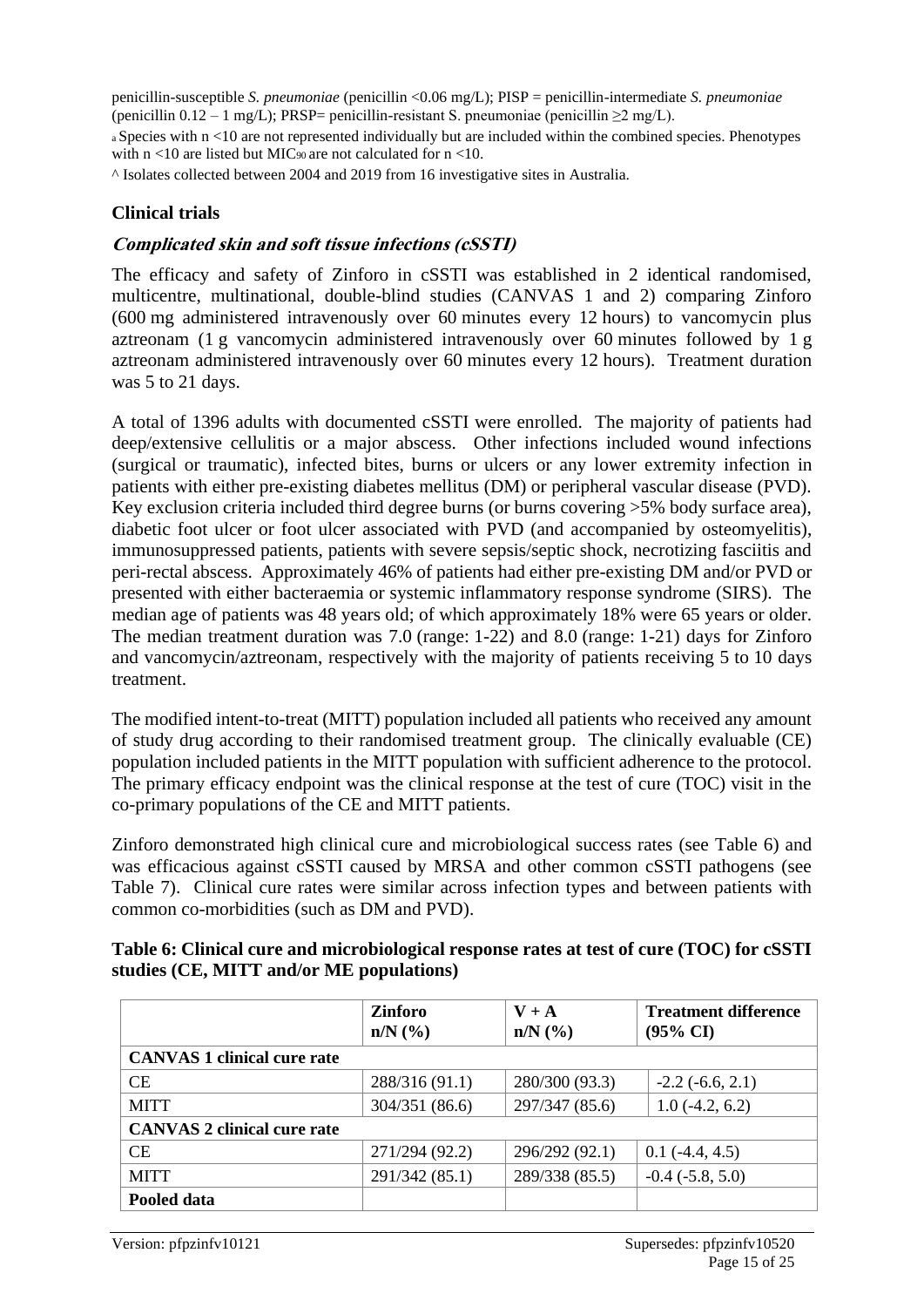|                                                                | <b>Zinforo</b><br>$n/N$ $(\%)$ | $V + A$<br>$n/N$ (%) | <b>Treatment difference</b><br>$(95\% \text{ CI})$ |
|----------------------------------------------------------------|--------------------------------|----------------------|----------------------------------------------------|
| Clinical cure rate                                             |                                |                      |                                                    |
| <b>CE</b> Overall                                              | 559/610 (91.6)                 | 549/592 (92.7)       | $-1.1$ $(-4.2, 2.0)$ a                             |
| CE by selected co-morbidity, severity or infection sub-groups* |                                |                      |                                                    |
| <b>PVD</b>                                                     | 80/90 (88.9)                   | 75/84 (89.3)         | $-0.2$ $(-10, 9.7)$ a                              |
| DM                                                             | 96/110 (87.3)                  | 100/110 (90.9)       | $-3.5$ $(-12, 5.0)$ a                              |
| PVD & DM                                                       | 19/25(76.0)                    | 20/27(74.1)          | N/A                                                |
| SIRS or bacteraemia                                            | 135/152 (88.8)                 | 146/156 (93.6)       | $-4.9$ $(-11.7, 1.5)$ a                            |
| <b>Cellulitis</b>                                              | 213/229 (93.0)                 | 222/243 (91.4)       | $1.7(-3.4, 6.7)$ a                                 |
| Abscess                                                        | 187/205 (91.2)                 | 179/190 (94.2)       | $-3.0$ $(-8.4, 2.3)$ a                             |
| Infected wound                                                 | 73/84 (86.9)                   | 65/73(89.0)          | $-2.2$ ( $-12.8$ , 8.7) a                          |
| Infected ulcer                                                 | 48/53 (90.6)                   | 47/50(94.0)          | $-3.5$ $(-15.7, 8.3)$ a                            |
| Infected burn                                                  | 25/25(100)                     | 18/18(100)           | N/A                                                |
| MITT                                                           | 595/693 (85.9)                 | 586/685 (85.5)       | $0.3$ (-3.4, 4.0) a                                |
| Microbiological response rate<br>$(favourable) - ME$           | 432/468 (92.3)                 | 418/446 (93.7)       | $-1.4$ ( $-4.8$ , 2.0) a                           |

V+A – Vancomycin + aztreonam; CE – Clinically evaluable; MITT – Modified intention-to-treat; ME – Microbiologically evaluable; DM – Diabetes mellitus; PVD – Peripheral vascular disease; SIRS – Systemic inflammatory response syndrome (SIRS); CI – Confidence interval; N/A – Not applicable; <sup>a</sup> Weighted difference; \*Patients may be included in one or more of the following sub-groups.

|  |  | Table 7: Clinical and microbiological success by baseline infecting pathogen from |  |  |  |
|--|--|-----------------------------------------------------------------------------------|--|--|--|
|  |  | primary infection site or blood at TOC for pooled cSSTI studies (ME population)   |  |  |  |

|                                    | <b>Clinical success</b>        |                         | Microbiological success <sup>a</sup> |                      |  |
|------------------------------------|--------------------------------|-------------------------|--------------------------------------|----------------------|--|
| Pathogen                           | <b>Zinforo</b><br>$n/N$ $(\%)$ | $V + A$<br>$n/N$ $(\%)$ | <b>Zinforo</b><br>$n/N$ $(\%)$       | $V + A$<br>$n/N$ (%) |  |
| <b>Gram-positive</b>               | 402/431 (93.3)                 | 397/422 (94.1)          | 403/431 (93.5)                       | 396/422 (93.8)       |  |
| Staphylococcus aureus <sup>b</sup> | 352/378 (93.1)                 | 336/356 (94.4)          | 357/381 (93.7)                       | 338/360 (93.9)       |  |
| <b>MSSA</b>                        | 212/228 (93.0)                 | 225/238 (94.5)          | 214/228 (93.9)                       | 225/238 (94.5)       |  |
| <b>MRSA</b>                        | 142/152 (93.4)                 | 115/122(94.3)           | 142/152 (93.4)                       | 113/122 (92.6)       |  |
| Streptococcus pyogenes             | 56/56 (100)                    | 56/58 (96.6)            | 56/56 (100)                          | 56/58 (96.6)         |  |
| Streptococcus agalactiae           | 21/22(95.5)                    | 18/18 (100)             | 20/22 (90.9)                         | 18/18 (100)          |  |
| Streptococcus dysgalactiae         | 13/13(100)                     | 15/16(93.8)             | 13/13(100)                           | 15/16(93.8)          |  |
| Streptococcus anginosus<br>groupc  | 12/13(92.3)                    | 15/16(93.8)             | 12/13(92.3)                          | 15/16(93.8)          |  |
| <b>Gram-negative</b>               | 84/95 (88.4)                   | 90/94 (95.7)            | 82/95 (86.3)                         | 88/94 (93.6)         |  |
| Escherichia coli                   | 20/21 (95.2)                   | 19/21 (90.5)            | 20/21 (95.2)                         | 19/21 (90.5)         |  |
| Klebsiella oxytocoa                | 10/12(83.3)                    | 6/6(100.0)              | 11/12(91.7)                          | 5/6(83.3)            |  |
| Klebsiella pneumoniae              | 17/18(94.4)                    | 13/14(92.9)             | 17/18(94.4)                          | 13/14(92.9)          |  |
| Morganella morganii                | 11/12(91.7)                    | 5/6(83.3)               | 11/12(91.7)                          | 6/6(100)             |  |

ME – Microbiologically evaluable; V+A – Vancomycin + aztreonam; MSSA – Methicillin-susceptible *S. aureus*; MRSA – Methicillin-resistant *S. aureus*

<sup>a</sup> Presumed eradication and/or eradication of causative pathogen; <sup>b</sup> Patients with both MRSA and MSSA counted twice; <sup>c</sup> Includes S. anginosus, S. intermedius and *S. constellatus*.

#### **Complicated skin and soft tissue infections with systemic inflammatory response or underlying comorbidities (COVERS):**

A total of 772 adults with cSSTI with evidence of systemic inflammation and/or underlying comorbidities were enrolled in a randomised, multicentre, double-blind study (COVERS)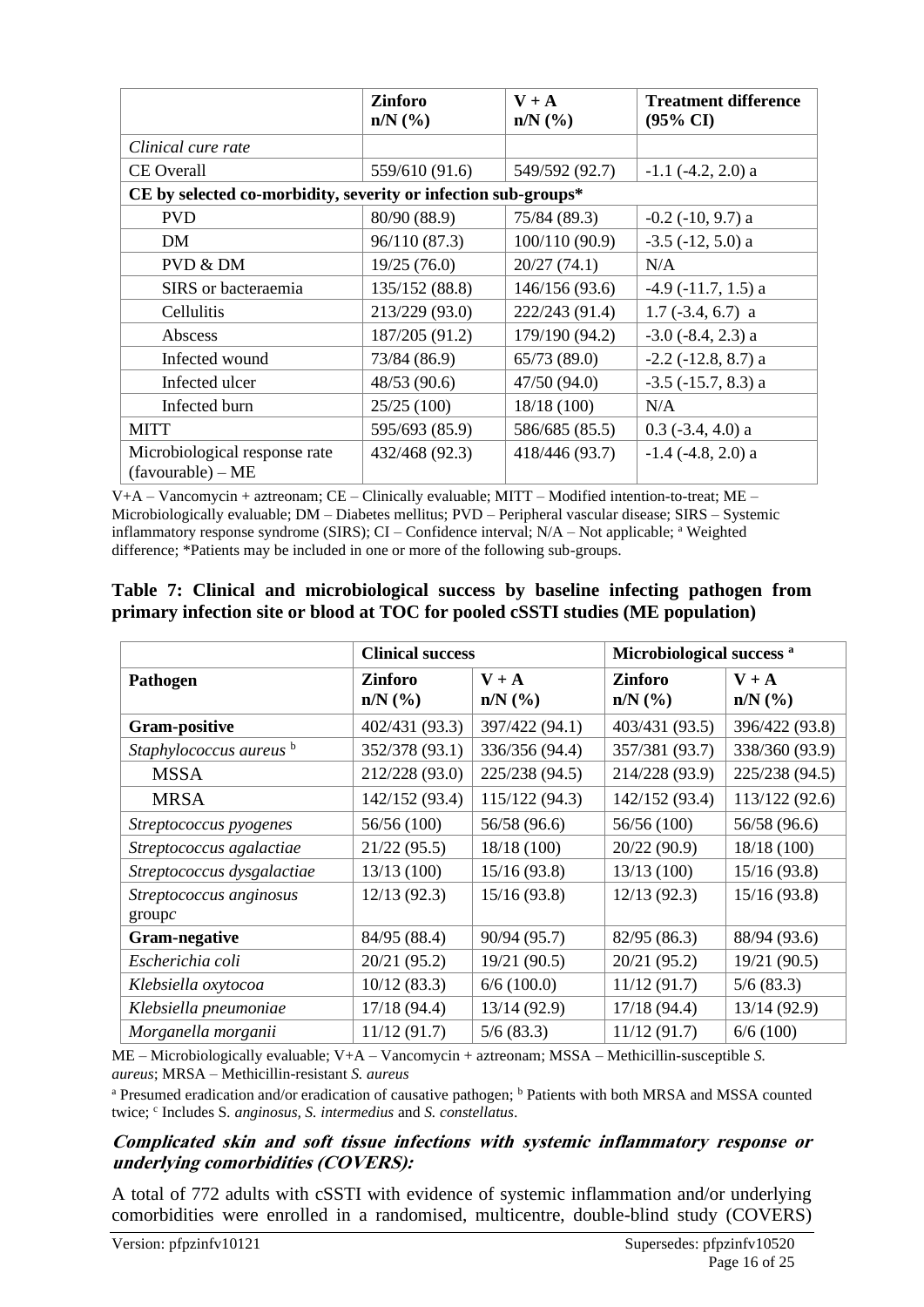comparing ceftaroline fosamil (600 mg administered intravenously over 120 minutes every 8 hours) to vancomycin plus aztreonam. The MITT population included all patients who received any amount of study drug according to their randomised treatment group; patients had an average area of lesion size of  $400 \text{ cm}^2$ , approximately  $40\%$  of patients had SIRS, 86% had  $\geq$ 2 severe local signs and/or symptoms or fever or elevated WBC, and  $>60\%$  had CRP  $>50$  mg/L, which was consistently higher than patients in the Phase 3 q12 hour cSSTI pool studies (CANVAS Studies). Treatment duration was 5 to 14 days. The CE population included patients in the MITT population with sufficient adherence to the protocol. The primary endpoint was clinical cure rate at the TOC visit in both the MITT and CE populations.

|             | <b>Ceftaroline</b><br>$n/N$ $\left(\frac{9}{6}\right)$ | Vancomycin/Aztreonam<br>$n/N$ $\left(\frac{9}{6}\right)$ | <b>Treatment difference</b><br>$(2$ -sided 95% CI |
|-------------|--------------------------------------------------------|----------------------------------------------------------|---------------------------------------------------|
| <b>CE</b>   | 342/395(86.6)                                          | 180/211(85.3)                                            | $1.3(-4.3, 7.5)$                                  |
| <b>MITT</b> | 396/506 (78.3)                                         | 202/255(79.2)                                            | $-1.0$ (-6.9, 5.4)                                |

**Table 8: Clinical cure rates at TOC in COVERS study after 5 to 14 days of therapy**

### **Table 9: Clinical cure rates by infecting pathogen from microbiologically evaluable patients with cSSTI (data from COVERS)**

| <b>Organism</b>                            | <b>Ceftaroline N/N</b><br>(%) | Vancomycin/Aztreonam<br>$n/N$ $(\%)$ |
|--------------------------------------------|-------------------------------|--------------------------------------|
| <b>Gram-positive organisms</b>             |                               |                                      |
| Staphylococcus aureus                      | 109/119 (91.6)                | 61/71(85.9)                          |
| MSSA (methicillin-susceptible) strains)    | 88/94 (93.6)                  | 49/57 (86.0)                         |
| MRSA (methicillin-resistant strains)       | 21/25(84.0)                   | 12/15(80.0)                          |
| Streptococcus pyogenes                     | 14/15(93.3)                   | 7/7(100)                             |
| Streptococcus anginosus group <sup>a</sup> | 16/18 (88.9)                  | 4/4 (100)                            |
| <b>Gram-negative organisms</b>             |                               |                                      |
| Escherichia coli                           | 11/12(91.7)                   | 9/10(90.0)                           |
| Klebsiella pneumoniae                      | 5/7(71.4)                     | 3/4(75.0)                            |

a: Includes *S. anginosus*, *S. intermedius* and *S. constellatus*

## **Community-acquired pneumonia (CAP)**

The efficacy and safety of Zinforo in CAP was established in 2 randomised, multicentre, multinational, double-blind, studies (FOCUS 1 and 2) comparing Zinforo [600 mg administered intravenously over 60 minutes every 12 hours] to ceftriaxone [1 g administered intravenously over 30 minutes every 24 hours]. The studies were identical except in one respect, in FOCUS 1 both treatment groups received 2 doses of oral clarithromycin (500 mg every 12 hours) as adjunctive therapy starting on Day 1. No adjunctive macrolide therapy was used in FOCUS 2. Treatment duration was 5 - 7 days.

A total of 1240 adults with new or progressive pulmonary infiltrate(s) on chest radiography with clinical signs and symptoms consistent with CAP of the Pneumonia Outcomes Research Team (PORT) risk class III or IV with the need for hospitalization (but not admitted to ICU) and IV therapy were enrolled in the studies. A key exclusion criterion included patients infected with pathogens known or suspected to be resistant to ceftaroline and ceftriaxone, such as atypical pathogens or *Pseudomonas* spp. In addition, patients with suspected or confirmed MRSA infections were excluded due to lack of activity of ceftriaxone against this pathogen. Other exclusion criteria included immunosuppressed patients, patients with severe sepsis/septic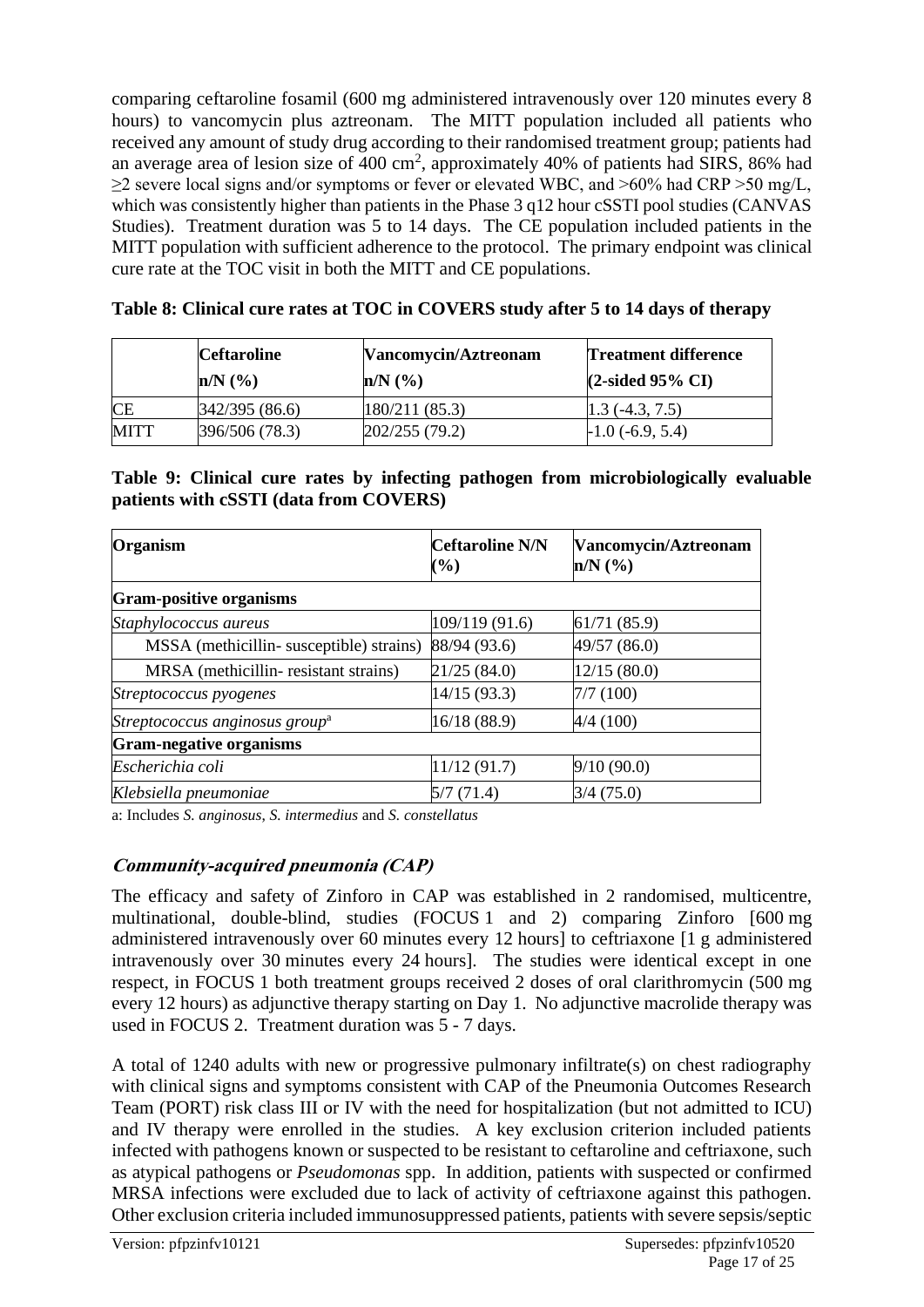shock and patients with severe underlying lung disease. Approximately 38% of patients had a PORT score of IV and 30% had severe CAP as per the modified American Thoracic Society (ATS) criteria. The majority of patients (75%) had SIRS, with 36% with hypoxia, 19% with pleural effusion and 28% with multilobar infiltrates. The most common co-morbid conditions were structural lung disease  $(\sim 25\%)$ , diabetes  $(\sim 15\%)$ , cardiac impairment  $(\sim 33\%)$  and renal impairment (~50%; CrCl  $\leq 80$  mL/min). Approximately 48% of patients were 65 years or older. The median treatment duration was 7.0 days (range: 1-8) in both treatment arms, with the majority of patients receiving 5-7 days treatment.

The modified intent-to-treat efficacy (MITTE) population included all patients who received any amount of study drug according to their randomised treatment group and were in PORT risk class III or IV. The CE population included patients in the MITTE population with sufficient adherence to the protocol. The primary efficacy endpoint was the clinical response at the TOC visit in the co-primary populations of the CE and MITTE populations.

Zinforo demonstrated high clinical cure and microbiological success rates (see Table 10) and was efficacious against CAP caused by *S. pneumoniae* and other common CAP pathogens (see Table 11).

|                                                      | <b>Zinforo</b><br>$n/N$ $(\%)$ | <b>Ceftriaxone</b><br>$n/N$ $(\%)$ | <b>Treatment difference</b><br>$(95\% \text{ CI})$ |
|------------------------------------------------------|--------------------------------|------------------------------------|----------------------------------------------------|
| <b>FOCUS 1 clinical cure rate</b>                    |                                |                                    |                                                    |
| CE                                                   | 194/224 (86.6)                 | 183/234 (78.2)                     | 8.4 (1.4, 15.4)                                    |
| <b>MITTE</b>                                         | 244/291 (83.8)                 | 233/300 (77.7)                     | $6.2$ ( $-0.2$ , 12.6)                             |
| <b>FOCUS 2 clinical cure rate</b>                    |                                |                                    |                                                    |
| CE                                                   | 193/235 (82.1)                 | 166/215 (77.2)                     | $4.9(-2.5, 12.5)$                                  |
| <b>MITTE</b>                                         | 235/289 (81.3)                 | 206/273 (75.5)                     | $5.9(-1.0, 12.7)$                                  |
| Pooled data                                          |                                |                                    |                                                    |
| <b>Clinical cure rate</b>                            |                                |                                    |                                                    |
| <b>CE</b> Overall                                    | 387/459 (84.3)                 | 349/449 (77.7)                     | $6.7(1.6, 11.8)$ a                                 |
| CE by selected sub-groups *                          |                                |                                    |                                                    |
| PORT III                                             | 249/287 (86.8)                 | 217/274 (79.2)                     | $7.5(1.3, 13.8)$ a                                 |
| PORT IV                                              | 138/172 (80.2)                 | 132/175 (75.4)                     | $4.7(-4.1, 13.5)$ a                                |
| Presence of bacteraemia                              | 15/21(71.4)                    | 10/17(58.8)                        | $12.6(-17.6, 41.6)$                                |
| No prior systemic antibacterial                      | 235/274 (85.8)                 | 191/255 (74.9)                     | $11.2$ (4.5, 18.0) a                               |
| Any prior systemic antibacterial                     | 152/185 (82.2)                 | 158/194 (81.4)                     | $0.7$ (-7.2, 8.6) a                                |
| <b>MITTE</b>                                         | 479/580 (82.6)                 | 439/573 (76.6)                     | $6.0$ (1.4, 10.7) a                                |
| Microbiological response rate<br>$(favourable) - ME$ | 134/154 (87.0)                 | 119/147 (81.0)                     | $6.1$ ( $-2.3$ , 14.6) a                           |

| Table 10: Clinical cure and microbiological response rates at test of cure (TOC) for CAP |
|------------------------------------------------------------------------------------------|
| studies (CE, MITTE and/or ME populations)                                                |

CAP – Community acquired pneumonia; CE – Clinically evaluable; MITTE – Modified intention-to-treat efficacy; ME – Microbiologically evaluable; CI – Confidence interval; PORT – Pneumonia Outcomes Research Team risk class; <sup>a</sup> Weighted difference; \*Patients may be included in one or more of the following sub-groups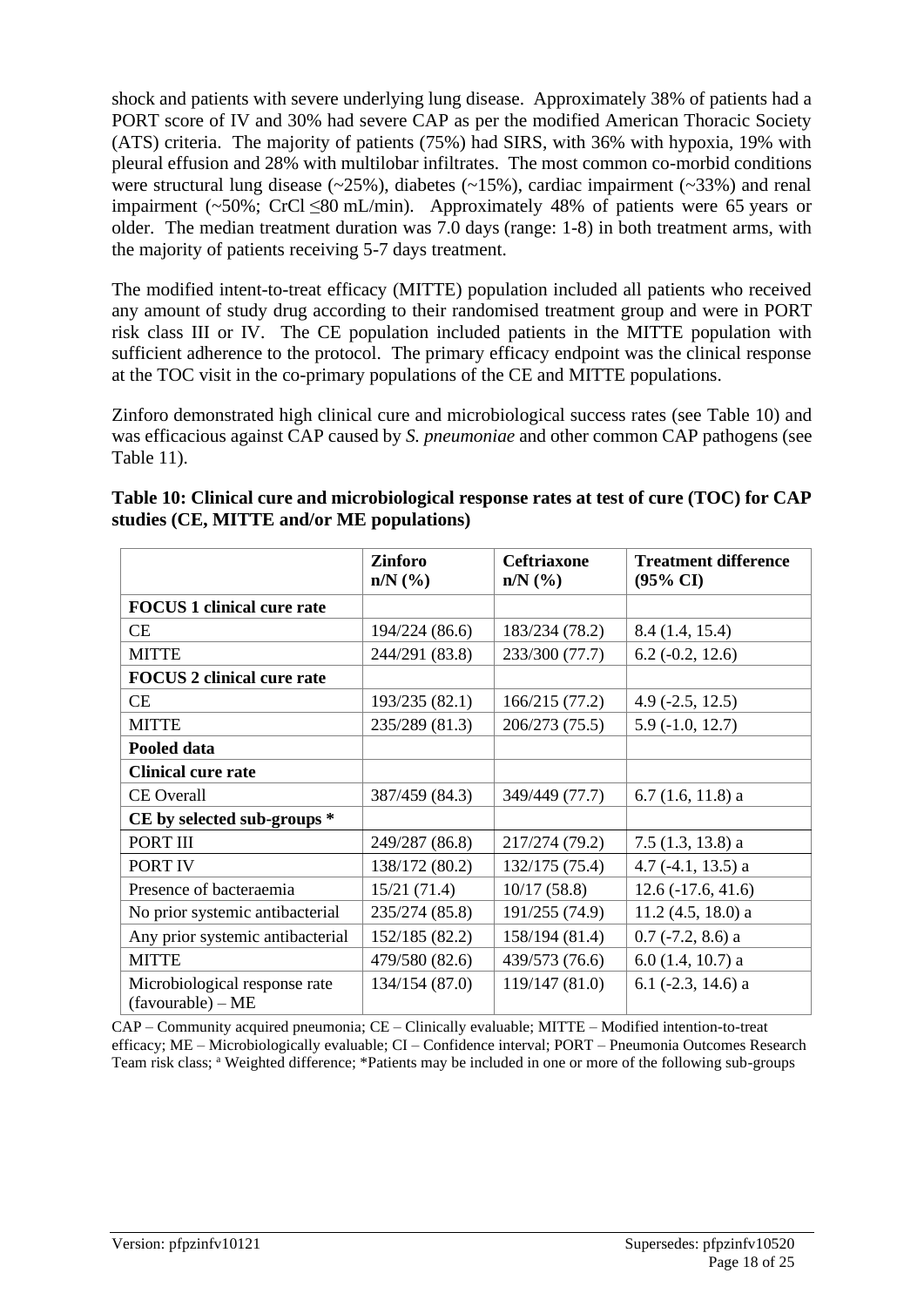|                            | <b>Clinical success</b> |                                    | Microbiological success <sup>a</sup> |                                    |
|----------------------------|-------------------------|------------------------------------|--------------------------------------|------------------------------------|
| Pathogen                   | Zinforo<br>$n/N$ $(\%)$ | <b>Ceftriaxone</b><br>$n/N$ $(\%)$ | <b>Zinforo</b><br>$n/N$ $(\%)$       | <b>Ceftriaxone</b><br>$n/N$ $(\%)$ |
| <b>Gram-positive</b>       |                         |                                    |                                      |                                    |
| Streptococcus pneumoniae   | 54/63 (85.7)            | 41/59(69.5)                        | 55/63 (87.3)                         | 43/59 (72.9)                       |
| Staphylococcus aureus      | 18/25(72.0)             | $15/27(55.6)^*$                    | 19/25(76.0)                          | $19/27$ (70.4)*                    |
| <b>MSSA</b>                | 18/25(72.0)             | 14/25(56.0)                        | 19/25 (76.0)                         | 18/25(72.0)                        |
| Gram-negative              |                         |                                    |                                      |                                    |
| Haemophilus influenzae     | 15/18(83.3)             | 17/20(85.0)                        | 15/18(83.3)                          | 17/20(85.0)                        |
| Haemophilus parainfluenzae | 16/16(100.0)            | 15/17(88.2)                        | 16/16(100)                           | 16/17(94.1)                        |
| Enterobacterales           |                         |                                    |                                      |                                    |
| Escherichia coli           | 10/12(83.3)             | 9/12(75.0)                         | 10/12(83.3)                          | 11/12(91.7)                        |
| Klebsiella pneumoniae      | 13/13(100.0)            | 10/12(83.3)                        | 13/13(100)                           | 10/12(83.3)                        |
| Monomicrobial infections   | 95/111 (85.6)           | 80/102 (78.4)                      | 98/111 (83.3)                        | 84/102 (82.4)                      |
| Polymicrobial infections   | 36/43 (83.7)            | 31/45(68.9)                        | 36/43 (83.7)                         | 35/45(77.8)                        |

**Table 11: Clinical and microbiological success by baseline infecting pathogen at TOC for pooled CAP studies (ME population)**

CAP – Community acquired pneumonia; ME – Microbiologically evaluable; MSSA – Methicillin-susceptible *S. aureus*; <sup>a</sup> Presumed eradication and/or eradication of causative pathogen; \*Includes 2 patients with methicillinresistant *S. aureus*

In addition, the efficacy and safety of Zinforo in Asian patients (including China, India, Korea, Taiwan and Vietnam) with CAP was established in a randomised, multicentre, double-blind study in comparing Zinforo (600 mg administered intravenously over 60 minutes every 12 hours) to ceftriaxone (2 g administered intravenously over 30 minutes every 24 hours). The study design was similar to the initial Phase 3 CAP studies, with no adjunctive macrolide therapy as per FOCUS 2. Treatment duration was 5 to 7 days.

A total of 771 adults (385 and 386 in ceftaroline and ceftriaxone groups, respectively) with CAP as defined by radiographic and microbiologic inclusion criteria and whose severity of disease was a PORT Risk Class III or IV were randomised in the study. Patients also need to have acute illness of  $\leq$ 7 days duration with at least 3 clinical signs or symptoms consistent with a lower respiratory tract infection. Key exclusion criterion were similar to the initial CAP studies including patients infected with pathogens known or suspected to be resistant to ceftaroline and ceftriaxone (e.g., *Pseudomonas* spp), and patients with suspected or confirmed MRSA infections (due to lack of activity of ceftriaxone against this pathogen).

Approximately 32% of patients had a PORT score of IV and ~60% of patients were 65 years or older. A high percentage of patients had a history of underlying lung disease: COPD  $(\sim 28\%)$ , asthma  $(\sim 6\%)$ , tuberculosis  $(\sim 7\%)$ , chronic bronchitis  $(\sim 4\%)$ , and bronchiectasis (~3%) and a low percentage (<25%) of patients had received prior systemic antibacterial medication.

The primary objective was to determine the non-inferiority in the clinical cure rate of ceftaroline treatment compared with that of ceftriaxone treatment at the TOC visit in the CE population of adult hospitalised patients with CAP (lower boundary of the 95% confidence interval for the difference in response rate [ceftaroline – ceftriaxone] greater than -10%).

The non-inferiority of ceftaroline 600 mg versus ceftriaxone 2 g was demonstrated in both the CE and MITT populations (Table 12). Furthermore, based on the pre-defined criteria (lower boundary of the 95% confidence interval for the difference in response rate greater than 0%),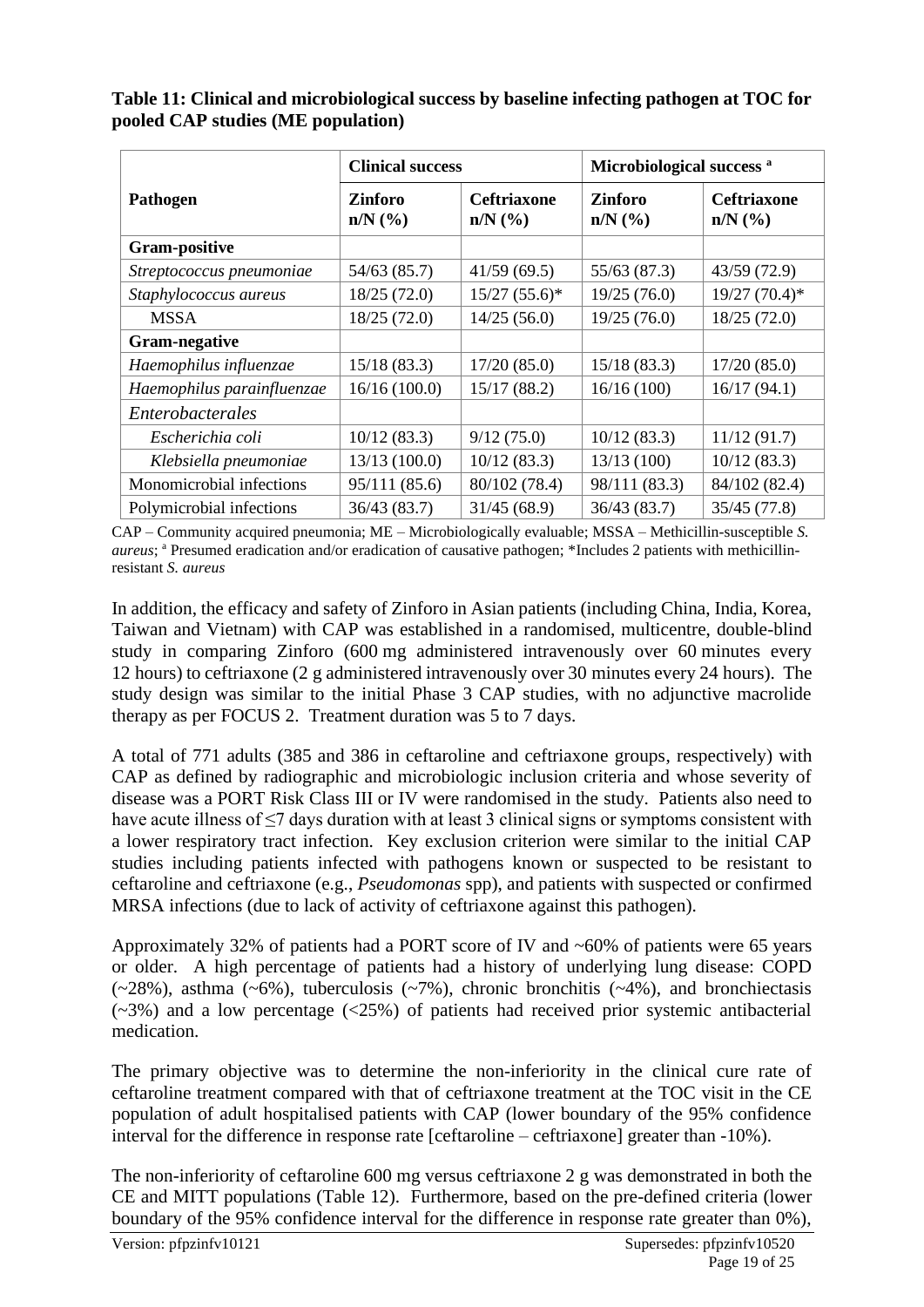the superiority of ceftaroline 600 mg versus ceftriaxone 2 g was demonstrated in adult patients with PORT risk class III or IV CAP in Asia.

Zinforo was efficacious against CAP caused by *S. pneumoniae* and other common CAP pathogens (see Table 13).

| Table 12: Clinical cure and microbiological response rates at test of cure (TOC) for Asia |  |
|-------------------------------------------------------------------------------------------|--|
| <b>CAP study (CE and MITT populations)</b>                                                |  |

|                                                           | <b>Zinforo</b><br>$n/N$ $(\%)$ | <b>Ceftriaxone</b><br>$n/N$ $(\%$ | <b>Treatment difference</b><br>$(95\% \text{ CI})$ |
|-----------------------------------------------------------|--------------------------------|-----------------------------------|----------------------------------------------------|
| <b>Clinical cure rate</b>                                 |                                |                                   |                                                    |
| CE                                                        | 208/247 (84.2)                 | 170/231(73.6)                     | 10.6(3.3, 18.0)                                    |
| <b>MITT</b>                                               | 293/366 (80.1)                 | 244/366(66.7)                     | 13.4(7.0, 19.7)                                    |
| <b>Microbiological response</b><br>rate (favourable) - ME | 48/55 (87.3)                   | 45/59(76.3)                       | $11(-3.5, 25.3)$                                   |

CE – Clinically evaluable; MITT – Modified intention-to-treat; ME – Microbiologically evaluable; CI – Confidence interval

|                                | Table 13: Clinical and microbiological success by baseline infecting pathogen at TOC for |
|--------------------------------|------------------------------------------------------------------------------------------|
| Asia CAP study (ME population) |                                                                                          |

|                                                                     | <b>Clinical success</b> |                                                        | Microbiological success <sup>a</sup>        |                                    |
|---------------------------------------------------------------------|-------------------------|--------------------------------------------------------|---------------------------------------------|------------------------------------|
| Pathogen                                                            | Zinforo<br>$n/N$ $(\%$  | <b>Ceftriaxone</b><br>$n/N$ $\left(\frac{9}{6}\right)$ | Zinforo<br>$n/N$ $\left(\frac{9}{6}\right)$ | <b>Ceftriaxone</b><br>$n/N$ $(\%)$ |
| <b>Gram-positive</b>                                                |                         |                                                        |                                             |                                    |
| Streptococcus pneumoniae                                            | 19/22(86.4)             | 13/15(86.7)                                            | 19/22(86.4)                                 | 13/15(86.7)                        |
| Staphylococcus aureus<br>(methicillin-susceptible)<br>strains only) | 2/2(100.0)              | $1/3$ (33.3)                                           | 2/2(100.0)                                  | $1/3$ (33.3)                       |
| <b>Gram-negative</b>                                                |                         |                                                        |                                             |                                    |
| Haemophilus influenzae                                              | 9/10(90.0)              | 6/7(85.7)                                              | 9/10(90.0)                                  | 6/7(85.7)                          |
| Haemophilus<br>parainfluenzae                                       | 0/0                     | 4/6(66.7)                                              | 0/0                                         | 4/6(66.7)                          |
| Enterobacterales:                                                   |                         |                                                        |                                             |                                    |
| Escherichia coli                                                    | 3/3(100.0)              | 5/6(83.3)                                              | 3/3(100.0)                                  | 5/6(83.3)                          |
| Klebsiella pneumoniae                                               | 11/14(78.6)             | 12/16(75.0)                                            | 11/14(78.6)                                 | 12/16(75.0)                        |

ME – Microbiologically evaluable; <sup>a</sup> Presumed eradication and/or eradication of causative pathogen

#### **Children and adolescents**

*Complicated skin and soft tissue infections,* 

The cSSTI paediatric trial was a randomised, parallel-group, active controlled trial in paediatric patients 2 months to < 18 years of age. A total of 163 children from 2 months to < 18 years of age with clinically documented cSSTI were enrolled in a randomised, multicentre, multinational, parallel group, active controlled trial comparing ceftaroline fosamil to vancomycin or cefazolin (each with optional aztreonam). Treatment duration was 5 to 14 days. A switch to oral therapy with either cephalexin, clindamycin, or linezolid after Study Day 3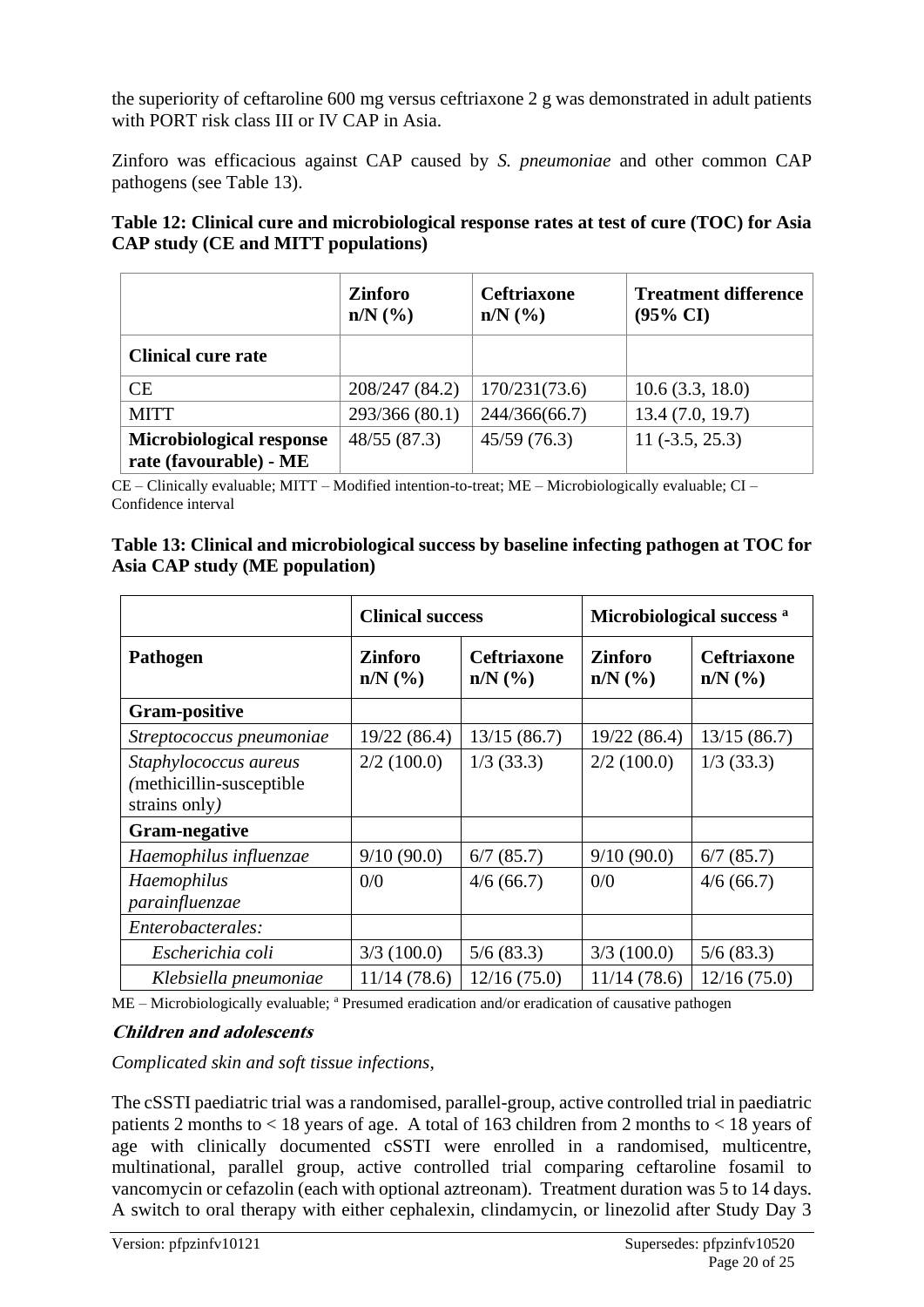was allowed. The Modified Intent-to-Treat (MITT) population included all patients who received any amount of study drug with a confirmed diagnosis of cSSTI. The primary objective was to evaluate the safety and tolerability of ceftaroline fosamil.

The study was not powered for comparative inferential efficacy analysis, and no efficacy endpoint was identified as primary. Clinical cure rates at test of cure (8 to 15 days after the end of therapy) in the MITT population were 94.4% (101/107) for ceftaroline fosamil and 86.5% (45/52) for the comparator, with a treatment difference of 7.9 (95% CI –1.2, 20.2).

#### *Community acquired pneumonia*

A study was conducted in paediatric patients aged 2 months to <18 years with CAP. The primary objective was to evaluate the safety and tolerability of ceftaroline versus ceftriaxone, with 107 patients in the ceftaroline arm and 36 patients in the ceftriaxone arm (MITT population).

The CAP paediatric trial was a randomised, parallel-group, active controlled trial in paediatric patients 2 months to < 18 years of age. A total of 161 children with a diagnosis of CAP were enrolled in a randomised, multicentre, multinational, active controlled trial comparing ceftaroline fosamil with ceftriaxone. Patients with new or progressive pulmonary infiltrate(s) on chest radiography and signs and symptoms consistent with CAP including acute onset or worsening symptoms of cough, tachypnoea, sputum production, grunting, chest pain, cyanosis, or increased work of breathing with the need for hospitalisation and IV therapy were enrolled in the trial. Treatment duration was 5 to 14 days. A switch to oral therapy with amoxicillin clavulanate was allowed after Study Day 3. The Modified Intent-to-Treat (MITT) population included all randomised patients who received any amount of study drug with a confirmed diagnosis of CAP. The primary objective was to evaluate the safety and tolerability of ceftaroline fosamil. The study was not powered for comparative inferential efficacy analysis, and no efficacy endpoint was identified as primary.

Clinical cure rates at test of cure (8 to 15 days after final dose of study drug) in the MITT population were 87.9% (94/107) for ceftaroline fosamil and 88.9% (32/36) for the comparator, with a treatment difference of  $-1.0$  (95% CI $-11.5$ , 14.1).

## **5.2 Pharmacokinetic properties**

## **Absorption**

The C<sub>max</sub> and AUC of ceftaroline increase approximately in proportion to dose within the single dose range of 50 to 1000 mg. No appreciable accumulation of ceftaroline is observed following multiple IV infusions of 600 mg administered over 60 minutes every 8 or 12 hours for up to 14 days in healthy adults with normal renal function.

The systemic exposure (AUC),  $T_{1/2}$ , and clearance of ceftaroline were similar following administration of 600 mg ceftaroline fosamil in a volume of 50 mL to healthy adult subjects every 8 hours for 5 days as 5 minute or 60 minute infusions, and the  $T_{\text{max}}$  of ceftaroline occurred about 5 minutes after the end of the ceftaroline fosamil infusion for both infusion durations. The mean  $C_{\text{max}}$  (SD) of ceftaroline was 32.5 (4.82) mg/L for the 5 minute infusion duration  $(n=11)$  and 17.4 (3.87) mg/L for the 60 minute infusion duration  $(n=12)$ .

## **Distribution**

The plasma protein binding of ceftaroline is low (approximately 20%) and is not distributed into erythrocytes. The median steady-state volume of distribution of ceftaroline in healthy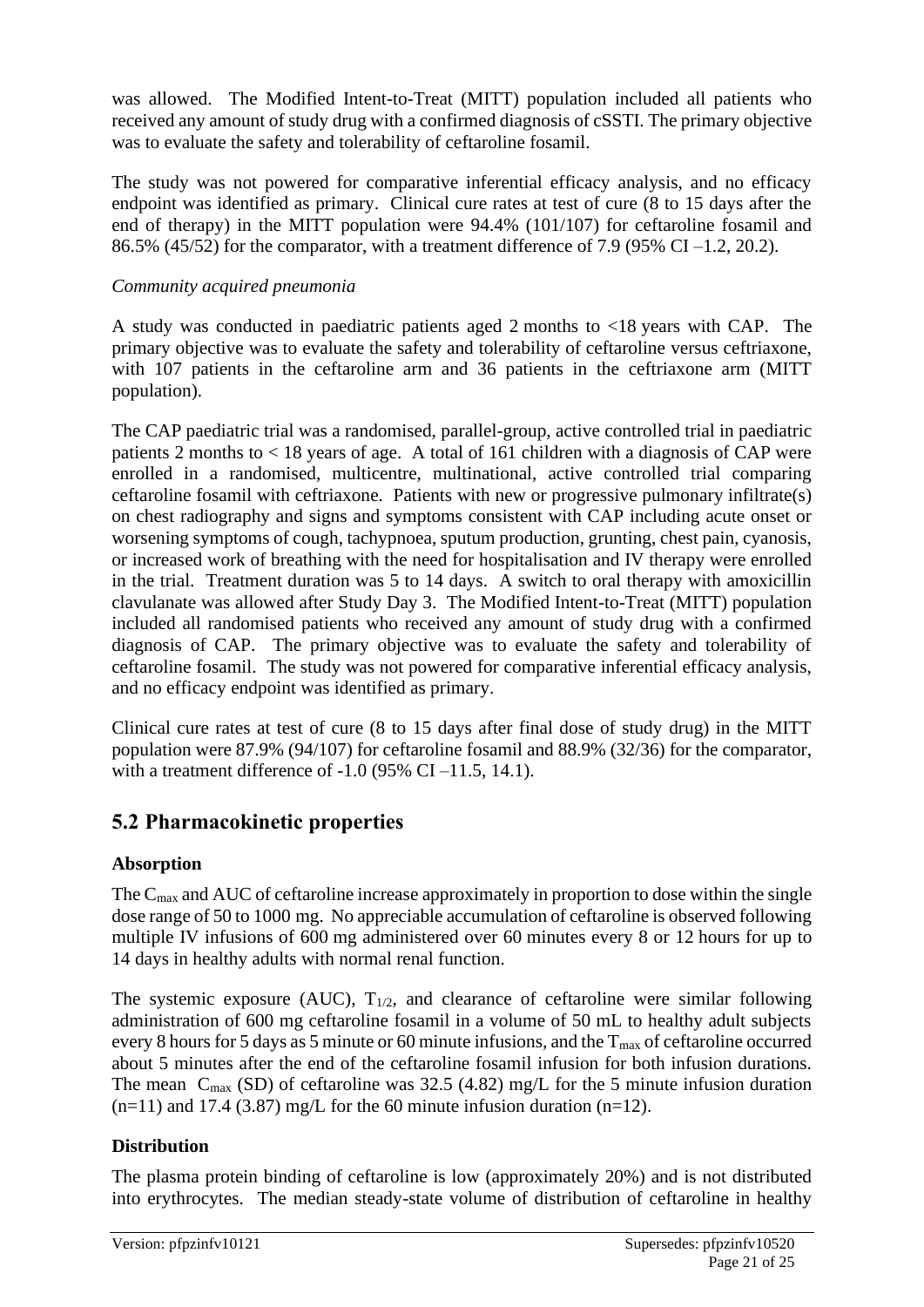adult males following a single 600 mg IV dose of radiolabelled ceftaroline fosamil was 20.3 L, similar to extracellular fluid volume.

## **Metabolism**

Ceftaroline fosamil (prodrug) is converted into the active ceftaroline in plasma by a phosphatase enzyme and concentrations of the prodrug are measurable in plasma primarily during IV infusion. Hydrolysis of the β-lactam ring of ceftaroline occurs to form the microbiologically inactive, open-ring metabolite, ceftaroline M-1. The mean plasma ceftaroline M-1 to ceftaroline AUC ratio following a single 600 mg IV infusion of ceftaroline fosamil in healthy subjects is approximately 20-30%.

In pooled human liver microsomes, metabolic turnover was low for ceftaroline, indicating that ceftaroline is not metabolised by hepatic CYP450 enzymes.

## **Excretion**

Ceftaroline is primarily eliminated by the kidneys. Renal clearance of ceftaroline is approximately equal, or slightly lower than the glomerular filtration rate in the kidney, and *in vitro* transporter studies indicate that active secretion does not contribute to the renal elimination of ceftaroline.

The mean terminal elimination half-life of ceftaroline in healthy adults is approximately 2.5 hours.

Following the administration of a single 600 mg IV dose of radiolabelled ceftaroline fosamil to healthy male adults, approximately 88% of radioactivity was recovered in urine and 6% in faeces.

## **Special populations**

## **Elderly (>65 years)**

Following administration of a single 600 mg IV dose of Zinforo, the pharmacokinetics of ceftaroline was similar between healthy elderly subjects (≥65 years of age) and healthy young adult subjects (18-45 years of age). There was a 33% increase in  $AUC_{0-\infty}$  in the elderly that was mainly attributable to age-related changes in renal function. Zinforo dose adjustment is not required in elderly patients with creatinine clearance (CrCl) values above 50 mL/min.

## **Children and adolescents**

Dose adjustments are required for children aged from 2 months to  $\langle 12 \rangle$  years and for adolescents aged 12 to <18 years with bodyweight <33 kg (see Section 4.2 Dose and method of administration*)*. See Section 4.4 Special warnings and precautions for use, Paediatric use.

## **Gender**

The pharmacokinetics of ceftaroline were similar between males and females. No dose adjustment is required based on gender.

## **Renal impairment**

Dosage adjustments are required in adults, adolescents and children with creatinine clearance (CrCL≤50 mL/min (see Section 4.2 Dose and method of administration*)*.

There is insufficient information to recommend dosage adjustments in adolescents with end stage renal disease (ESRD) aged from 12 to <18 years and with bodyweight <33 kg and in children with ESRD aged from 24 months to <12 years. There is insufficient information to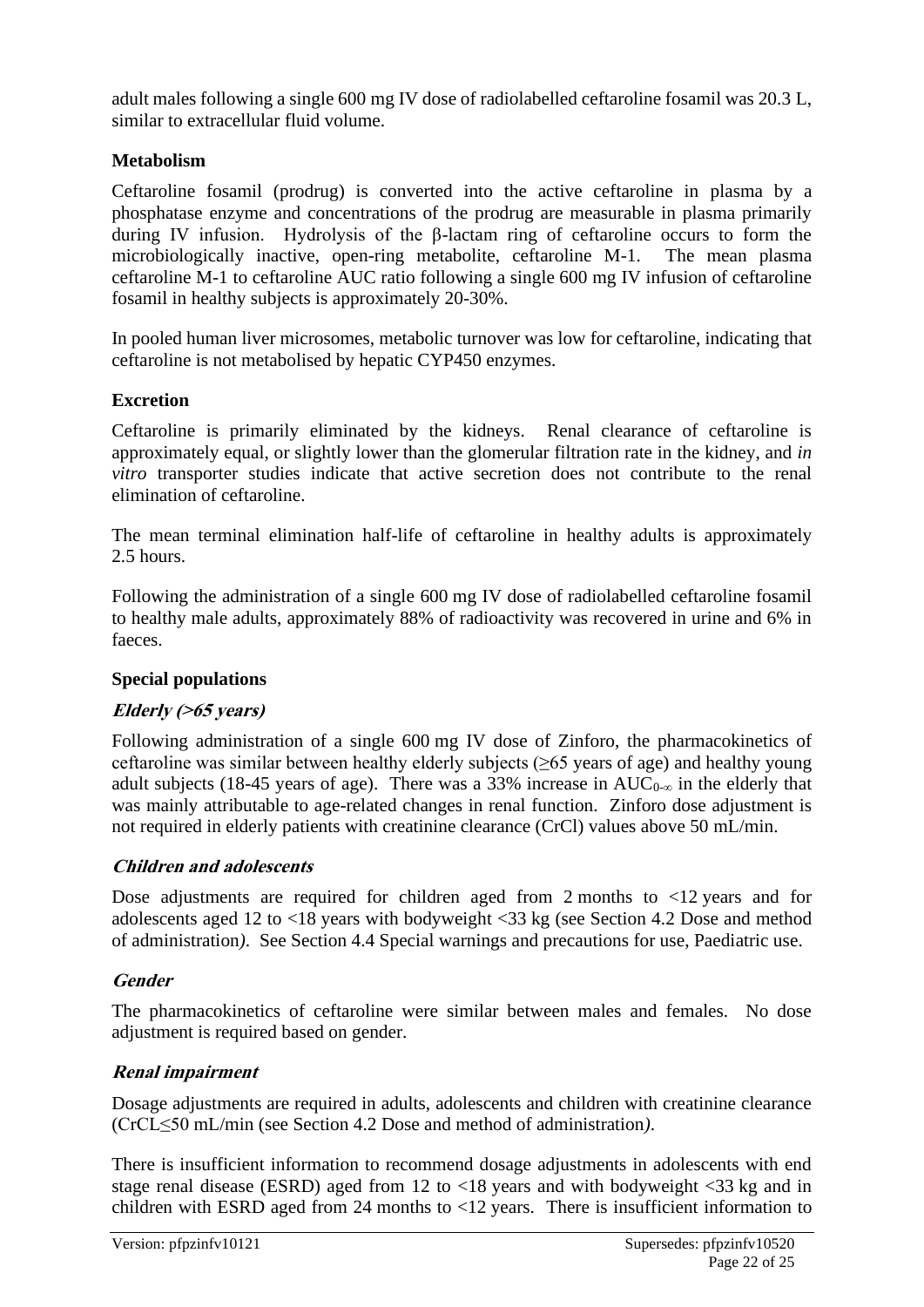recommend dosage adjustments in children aged <24 months with moderate or severe renal impairment or ESRD.

### **Hepatic impairment**

The pharmacokinetics of ceftaroline in patients with hepatic impairment have not been established. As ceftaroline does not appear to undergo significant hepatic metabolism, the systemic clearance of ceftaroline is not expected to be significantly affected by hepatic impairment. Therefore, no dosage adjustment is recommended for patients with hepatic impairment.

## **5.3 Preclinical safety data**

## **Genotoxicity**

Ceftaroline fosamil and ceftaroline were clastogenic in an *in vitro* chromosomal aberration assay, however there was no evidence of mutagenic activity in Ames and mouse lymphoma assays. Furthermore, *in vivo* micronucleus assays in rat and mouse were negative.

#### **Carcinogenicity**

Carcinogenicity studies have not been conducted.

## **6. PHARMACEUTICAL PARTICULARS**

## **6.1 List of excipients**

L-arginine.

## **6.2 Incompatibilities**

Zinforo must not be mixed with any other medications. Also refer to Section 4.5 Interactions with other medicines and other forms of interactions.

## **6.3 Shelf life**

In Australia, information on the shelf life can be found on the public summary of the Australian Register of Therapeutic Goods (ARTG). The expiry date can be found on the packaging.

## **6.4 Special precautions for storage**

Vials: Store below 25°C. Store in the original package in order to protect from light.

#### **After reconstitution**

The powder for injection should be reconstituted and then diluted with diluents listed in section 6.6 immediately prior to use. The total time interval between starting reconstitution and completing preparation of the intravenous infusion should not exceed 30 minutes.

## **After dilution**

To reduce microbial hazard, Zinforo intravenous infusion should be administered as soon as practicable after preparation. If storage is necessary, hold at 2 to 8°C (Refrigerate. Do not freeze) for not more than 24 hours or not more than 6 hours at room temperature (including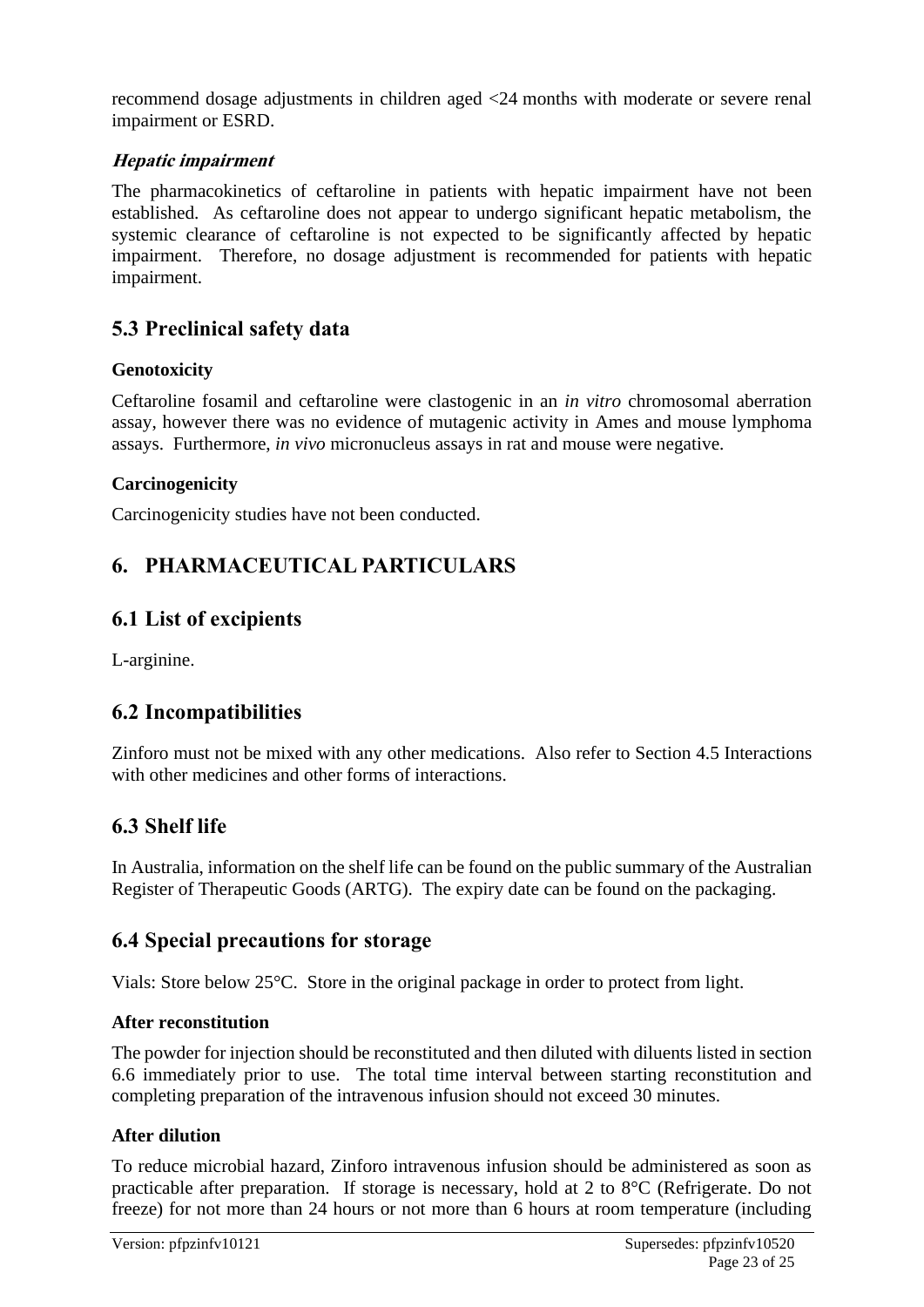infusion time). The chemical and physical in-use stability has been demonstrated for up to 24 hours at 2 to  $8^{\circ}$ C, and up to 6 hours at room temperature.

If not used immediately, in-use storage times and conditions prior to use are the responsibility of the user.

## **6.5 Nature and contents of container**

Available as 10 x 20 mL glass (Type 1) vials closed with a rubber (halobutyl) stopper and aluminium seal with blue flip-off cap.

## **6.6 Special precautions for disposal**

In Australia, any unused medicine or waste material should be disposed of in accordance with local requirements.

## **6.7 Physicochemical properties**

### **Chemical structure**



The chemical name of ceftaroline fosamil monoacetate monohydrate is  $(6R, 7R)$ -7- $\{(2Z)$ -2-(ethoxyimino)-2-[5-phosphonoamino)-1,2,4-thiadiazol-3-yl]acetamido}}-3-{[4-(1 methylpyridin-1-ium-4-yl)-1,3-thiazol-2-yl]sulfanyl}8-oxo-5-thia-1-azabicyclo[4.2.0]oct-2 ene-2-carboxylate monoacetate monohydrate.

The molecular formula of the solvate hydrate form is  $C_{24}H_{27}N_8O_{11}PS_4$  and the molecular mass is 762.75.

The molecular formula of the solvent and water free form is  $C_{22}H_{21}N_8O_8PS_4$  and the molecular mass is 684.68.

The solubility of ceftaroline fosamil in water is 8.6 mg/mL. Its solubility is increased in the IV infusion by inclusion of L-arginine as an alkalising agent. The pH of the IV infusion is in the range of 5.0 to 7.0.

Ceftaroline has one strongly acidic proton and one moderately acidic proton on the phosphoamino group (pKa 1.22 and 5.10), a strongly acidic carboxylic acid group (pKa 1.79) and a pKa associated with the secondary amide adjacent to the β-lactam (pKa 10.9).

## **CAS number**

 $C_{24}H_{27}N_8O_{11}PS_4$  (solvate hydrate form): 400827-55-6.

 $C_{22}H_{21}N_8O_8PS_4$  (solvent and water free form): 229016-73-3.